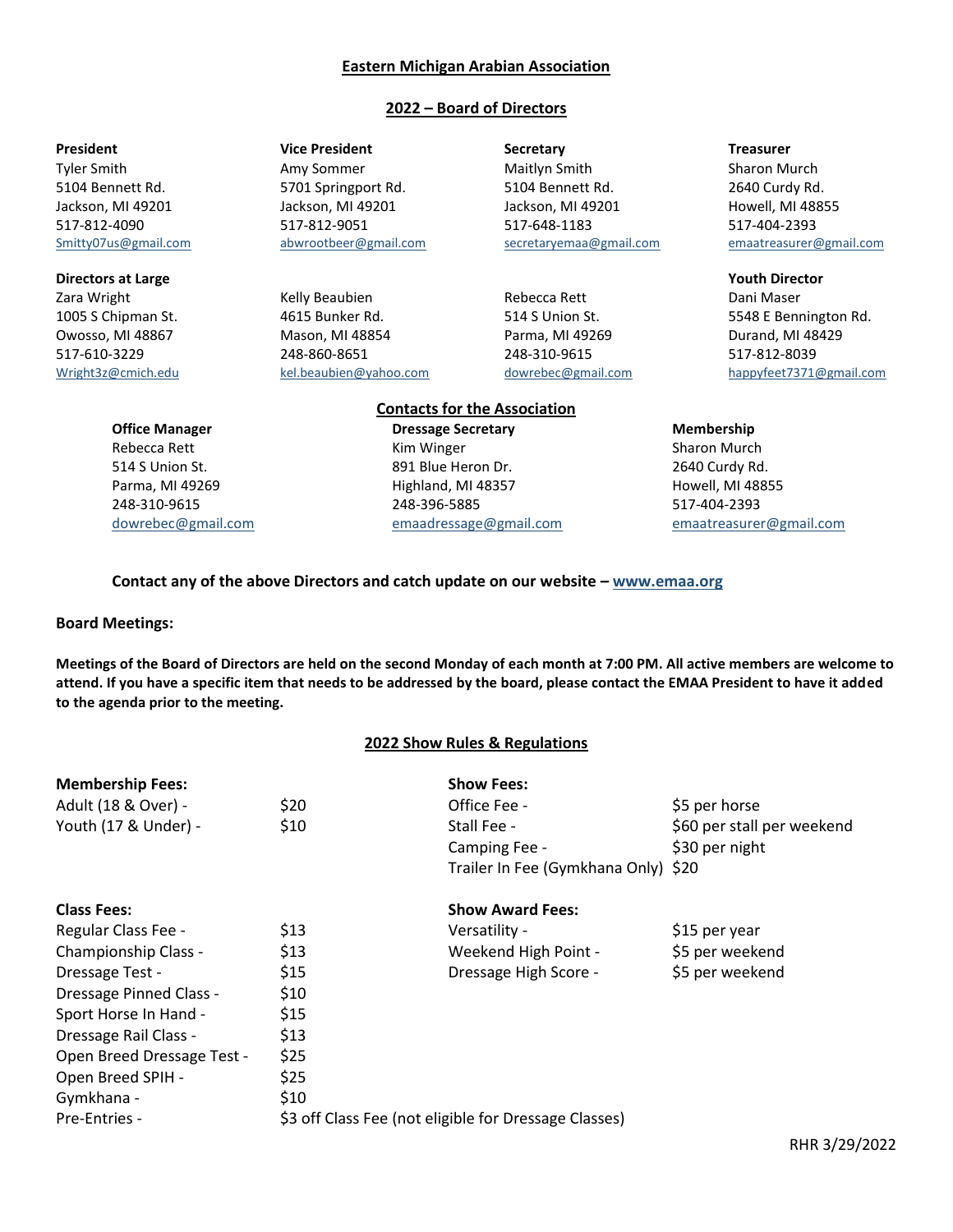# **Members will be assessed a \$25 fee for failure to check in at the office and secure payment prior to showing. A \$25 fee will also be applied for any outstanding balances after the show office closes on Sunday.**

**Show Office Hours:**

Friday: 12:00 Noon – 1 hour after the last class Saturday & Sunday  $-7:00$  AM  $-1$  hour after the last class Entries and payments will be received during the times indicated above

### **General Entry Regulations**

- 1. Membership All Arabian/Half-Arabian/Anglo-Arabian exhibitors must hold a paid, current EMAA membership to show in any class or qualify for year-end awards. A current signed liability form must be on file in the show office. Membership forms must be completed and on file in the show office.
- 2. Show Payments Open check, cash, or credit card information on file at the office is required prior to entering the ring.
- 3. Pre-Entry A pre-entry is defined as an entry that has been received by mail (postmarked), email, or computer entry (time stamped) by the Saturday prior to the show. Post-dated checks will not be accepted. Pre-entries will receive a discount of \$3 per class.
- 4. Post-Entry A post-entry is defined as any entry that has been received after the Saturday prior to the show. Post-entries will be assessed the full class fee. Any change to an existing entry will be considered a post-entry.
- 5. Adding of classes will be accepted up to the start of the break preceding the added class and will be considered a post-entry. Championship classes can be added at any time and will not incur the post-entry fee.
- 6. Scratched/Dropped Classes No refunds will be given following check-in on Friday. A special consideration will be given if a vet letter is provided.
- 7. Proper Entry \$10 Penalty All classes, except for Championship Classes, must be entered either on an entry form or add/drop slip turned into the office. Any exhibitor riding in a class that has not properly entered will be accessed a \$10 penalty added to the entry fee. Championship Classes can be added at the gate without penalty.
- 8. Returned Checks All checks returned by the bank will be subject to a \$25 handling fee.
- 9. Insufficient Funds Any unpaid balance on your account will prevent you from further showing at any EMAA Show. If payment is not received within 2 weeks or 14 calendar days of formal notification, all points will be forfeited for those horses and riders/handlers whose show fees were covered by the non-sufficient fund check. Until the outstanding show fees/fines are paid, the membership of the check writer shall be suspended and the check writer will be banned from showing at future EMAA Shows. All future transactions will need to be made in cash, money order, or credit card.
- 10. Registration All horses must be registered Arabian, Half-Arabian, or Anglo-Arabian. All Half-Arabian Classes will be open to Anglo-Arabians.
- 11. A copy of the Registration papers must be provided to the show office before the horse can participate.
- 12. Ownership of a horse will include the name registered on the horse's papers, any member of the owner's immediate family (grandparent, grandchild, mother, father, step-parent, brother, sister, step-brother, stepsister, step-child, aunt, uncle, niece, nephew, spouse, or in-laws of the same relation as stated above). Exhibitor has to be on the papers or an immediate part of the family to show in Owner to Handle/Owner to Rider Classes, no exceptions.
- 13. A negative Coggins test dated within the last 12 months must be provided to the show office before a horse is allowed to be on the show grounds.
- 14. Stall Reservations All stall reservations must be accompanied by payment and must be received (postmarked) by the Saturday prior to the show. All requests for stalling together should be submitted together in the same envelope. No post-dated checks will be accepted. Refunds will be given only to those with notification to the Office Manager by the Saturday prior to the show. All other stalling requested will be on a first come basis.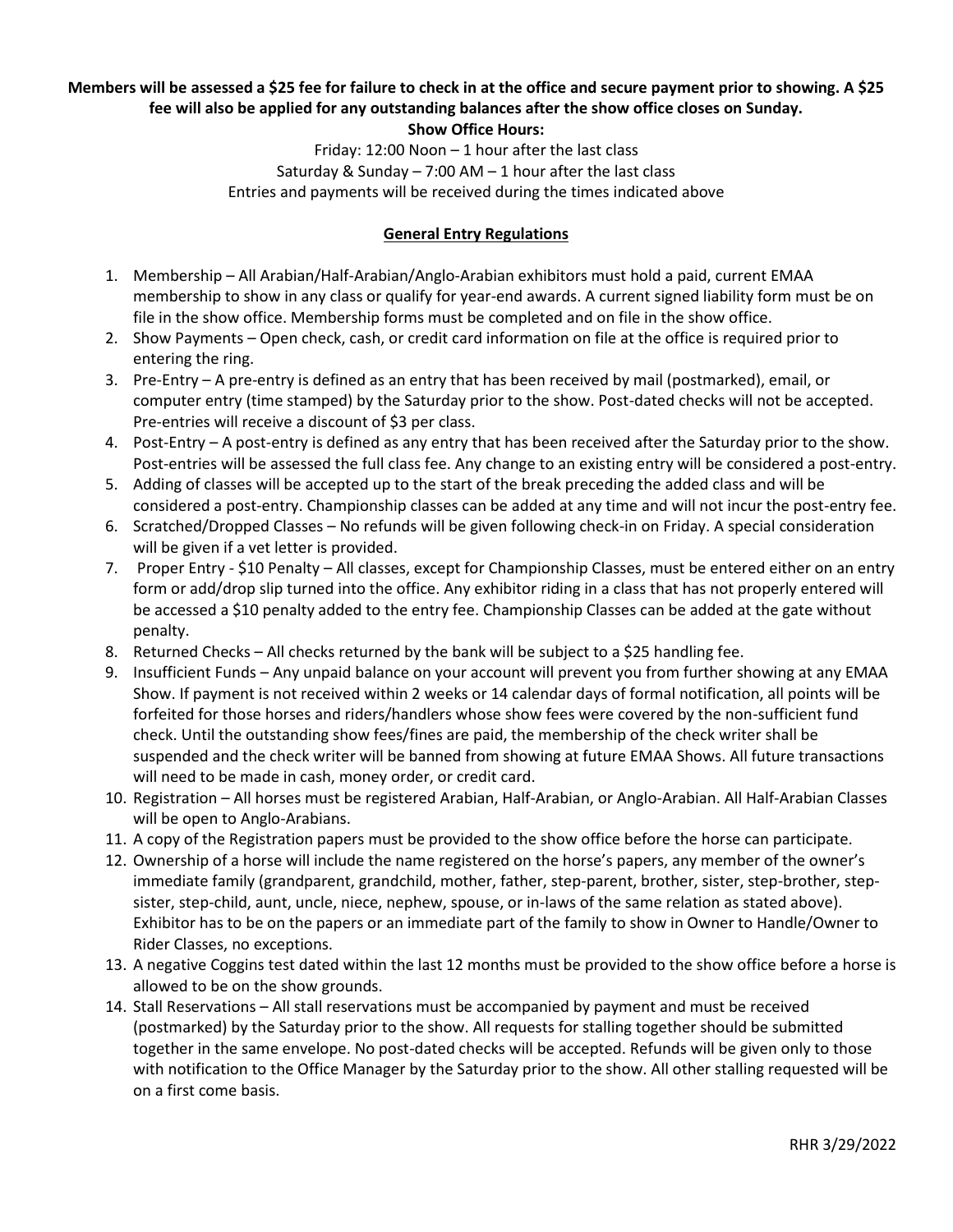- 15. Weekend High Point & Dressage High Score Exhibitors selecting to complete for Weekend Highpoint Awards must sign-up prior to the start of each show.
- 16. Versatility Exhibitors selecting to compete for the Versatility Award must select their classes and sign-up for the award before the start of the first show they are competing in. Versatility contestants must ride in each selected class at least twice during the show season.
- 17. One Rider Only one rider may enter a horse in a class. More than one rider per horse per class will not be allowed except for Dressage, Gymkhana, Showmanship, Western/English Riding, and Trail.
- 18. Rider Age The age of each rider/handler will be determined as of January 1<sup>st</sup> of the current calendar year.
- 19. Horse Age The age of the horse shall be determined based on a calendar year, starting January 1st following the year foaled. A junior horse is 5 years of age and younger.

## **General Show Rules**

- 20. Neither EMAA or the fairgrounds will be held responsible for any injuries, lost, damaged, or stolen property.
- 21. The Ingham County Fairgrounds and Shiawassee County Fairgrounds will be available from 2:00 PM on Thursday for the arrival of horses and campers. Any other arrangements must be made through the fairground management and paid directly to the fairgrounds by the exhibitors. **Do not plug in prior to 2:00 PM on Thursday or 2:00 PM on Friday as any use of the water or electric will be charged as a full day.**
- 22. All camper units/tents that are occupied overnight must display a valid permit that can be purchased at the Show Office. Permits must be visible. Campers are only allowed in designated areas. Fines imposed on EMAA by the fairgrounds for utilizing unauthorized areas will be charged to the violator. Horse trailers, except for those with living quarters, will not be allowed in camping areas.
- 23. Night security will be provided both Friday and Saturday evenings. Quiet time will start at 11:00 PM. Campers/exhibitors must be respectful of others in the camping areas.
- 24. Alcoholic beverages will not be allowed on the grounds. Food may be available on the grounds.
- 25. All pets must be kept on a leash on the grounds and in buildings.
- 26. All horses must be kept in a stall overnight.
- 27. The daytime tying of horses to trailers is permitted if the fees have been paid to the Show Office.
- 28. Smoking is prohibited within 10 feet of the arena and all barns.
- 29. Kick chains will be allowed in the stalls.
- 30. Exhibitors must show and present their horses in accordance with their breed standard and the rules and regulations set forth by the USEF and AHA in section "AR106 shoeing regulations, artificial markings, and appliances." Judges may penalize those exhibitors who are in clear violation of these guidelines.
- 31. Judges may penalize, excuse, or eliminate horses whose welfare or soundness does not comply with the guidelines set forth by USEF in section "AR105 – Conduct, specifications, soundless, and welfare of the horse." This includes horses in poor condition, those that are not serviceably sound (with the exception of equitation and showmanship classes), artificial tail carriage, horses showing signs of undue stress or inhumane treatment (whip marks, fresh blood in the mouth, etc), horses demonstrating aggressive or dangerous behavior, or excessive use of the whip, spurs, or other aids by an exhibitor.
- 32. Lunging or long-lining will be allowed in designated areas with consideration given to all exhibitors.
- 33. There will be no loitering at the in-gate. The in-gate area will be open to exhibitors in the next two classes only.
- 34. Protests must be submitted to the EMAA Board of Directors in writing and will be deliberated on at the next Board Meeting. A non-refundable fee of \$25 must accompany the protest by the close of the show.
- 35. All members of the EMAA Community (owners, exhibitors, visitors, volunteers, workers, etc) must adhere to various guidelines related to COVID-19. This includes guidelines issued by the CDC, MDHSS, Ingham/Shiawassee Counties, the venue, and any additional requirements issued by the EMAA Board of Directors.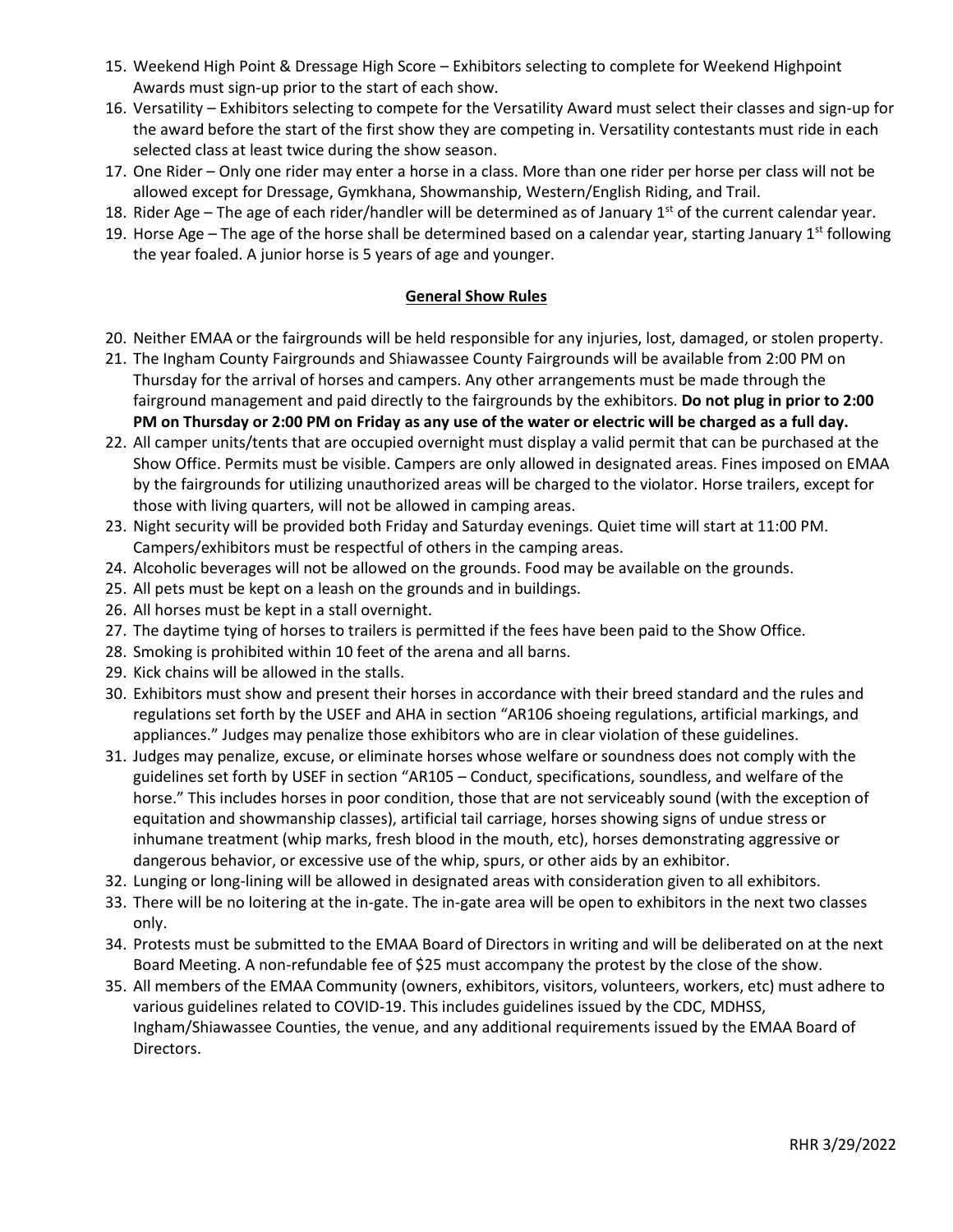- 36. Judges' decision is final.
- 37. Class Hold A class hold can be requested the class prior when there are conflicting classes or emergency needs. A class hold is for 2 minutes, max.
- 38. 2 Minute Gate Once the gate is open for a class it will be held open for 2 minutes starting when the first horse enters. Once all horses on the sheet have entered, if no additional horses are obviously coming to the gate, the gate can close earlier than 2 minutes. The gate will not be re-opened for late entries once it has been closed.
- 39. For safety reasons, a ASTM-SEI approved helmet is permitted in all classes.
- 40. Halter Entry For safety reasons in all Halter Classes, horses will enter the arena at a walk to a designated trotting point.
- 41. Halter Championships Horses must place first or second in their respective Halter Class to be eligible for the Championship Class. It is not mandatory to show in the Halter Championship.
- 42. Performance Championships Fitting & Showing, Equitation, and Pleasure Championship Classes are open to anyone who has competed in a qualifying class, regardless of placement.
- 43. Equitation Championships All Equitation Championship Classes will require a pattern utilizing all 3 gaits; rail work will be at the discretion of the judge. Patterns for Equitation Championship Classes will be posted prior to the class. Patterns will not be handed out to all exhibitors.
- 44. Showing Stallions Adults and Junior Exhibitors are permitted to show stallions, with the exception of Youth Fitting & Showing, Leadline, Walk, Walk/Trot, and Youth Halter Classes.
- 45. Trail Trail courses will be posted prior to the class. Exhibitors will also be able to walk the course before the start of the class. Patterns will not be handed out to all exhibitors.
- 46. Novice Horse Horses are no longer eligible for the Novice Horse Classes after winning three blues under a particular seat in any prior shows.
- 47. Walk Class Exhibitors competing in the Walk division may only ride in walk designated classes.
- 48. Walk/Trot Class Exhibitors competing in the Walk/Trot division may not ride in any other classes except Intro to Dressage, Western Dressage Intro, or Walk/Trot Gymkhana.
- 49. Walk and Walk/Trot exhibitors may use headers in the Walk and Walk/Trot Classes and up to 4 spotters in the Intro to Dressage Classes. Headers are to stand in front of the horse in the final line-up, so as not to obstruct the judges' view. Header may hold the horse only in the case of a safety issue.
- 50. Sidesaddle Appropriate sidesaddle attire and appointments may be used in all pleasure classes.
- 51. Main Ring & Dressage Ring Schedule Dressage will be judged outside simultaneously to judging in the Main Arena. There will not be any class refunds in the event of time conflicts that prevent making a scheduled Dressage Ride.
- 52. Split Classes EMAA may impose split of classes with more than 16 horses. Year End Award Classes will have run-offs. Non-Year End Award Classes will not have run-offs. Instead, a duplicate set of awards will be given in each split. Judges' decision is final.

# **2022 Class Descriptions, Rules, and Regulations**

### **Halter**

The following applies to all Arabian & Half-Arabian In-Hand Halter Classes with the exception of Sport Horse.

**General:** Horses to be shown in-hand at a walk and trot. The conformation of the horse, as it pertains to the Arabian breed, is judged in this class. Emphasis is placed on conformation, type, quality, movement, substance, manners, and presence. Only first and second place horses are eligible for the Open Championship Class.

**Tack:** A suitable headstall (with or without a bit) equipped with a throatlatch, or a leather stable halter, is mandatory. A whip no longer than 6 feet is optional. There may be no contact of the whip with the horse and excessive intimidation or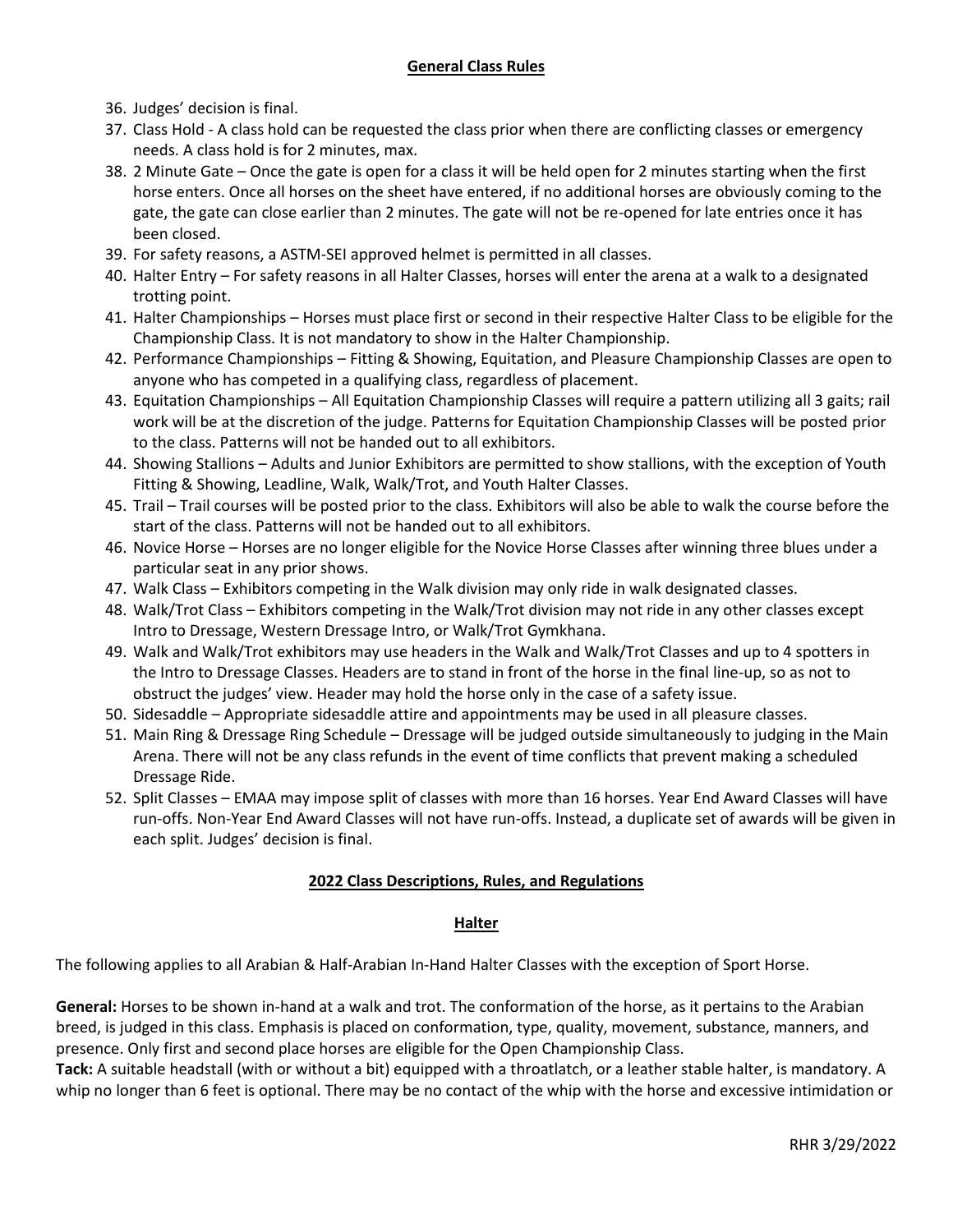actions that disturb other entries will be penalized. Only clear or transparent hoof products can be used while showing in any Halter Class.

**Attire:** Exhibitors should be neatly dressed and attired, with appropriate footwear.

**Procedure:** One at a time, the horses shall enter the arena at a walk to a designated point on the rail, and then relax until all horses have entered the ring. When all horses have entered, the horses will then be asked to walk collectively counter-clockwise and then clockwise back to their original positions. Following the walk, all horses shall relax and only the horse "on deck" shall be prepared to show. Horses shall be walked to the judge and presented for judging. Horse should stand correctly bearing weight on all four feet (not stretched) in a quiet and deliberate manner. Following the evaluation by the judge, the horse shall walk away from the judge and then strike a trot before turning left and continuing back to line.

### **Showmanship**

**General:** This class required an exhibitor to execute, in concert with their horse, a pattern allowing the judge to evaluate their ability to lead, turn, back, and stop their horse in a safe, precise, smooth, and efficient manner. While showing, the exhibitor will be evaluated on their ability to maintain poise and confidence, as well as a functional and natural body position. Although not a halter class, the exhibitor will be required to present the horse in a safe and effective set-up for inspection. The conformation of the horse is not to be judged. The horse may be set-up in either a square or split stance, with neither being preferred or penalized. In addition to showing, the exhibitor is also judged on the grooming and condition of the horse, as well as correctness and neatness of appointments and tack. Judges may assess conformation and general horsemanship knowledge through individual questioning, although the same questions must be posed to each exhibitor.

### **Tack & Appointments:**

- **Arabian Halter Style** Arabian Show Halter or Leather Stable Halter. Long-sleeved top, long pants, shoes or boots. Optional: Hat, gloves, vest, sweater or jacket, tie.
- **Western Style** Western plain leather or Western show-type halter with silver (silver not to count over clean plain leather halter) or Arabian Show Halter. Western hat, long-sleeved shirt or tunic, long pants, western boots. Optional: Western jacket, vest, belt, tie, gloves.
- **English Hunter Style** Plain Leather Halter or Hunt Bridle (additional leather lead may be added when using a hunt bridle that is attached to the bit or to the cavesson (nose band)). Horses may be braided. If braided, the above tack is required. Arabian Show Halter may be used, but horse must not be braided. Hunt Cap or helmet with harness, hunt coat, breeches, hunt boots, hunt-style shirt with collar, shirt and tie or Hunt Cap or helmet with harness, hunt coat, jodhpurs, jodhpur knee straps (garters), paddock boots, hunt-style shirt with collar, shirt and tie (usually worn by exhibitors 10 & Under). A long-sleeved shirt, long pants, shoes or boots can also be worn. Optional: globes, jacket, tie.
- **English Saddleseat Style** Saddleseat Bridle or Arabian Show Halter. Long-sleeved shirt, long pants, vest, tie, paddock or jodhpur boots. Optional: Derby or soft hat, saddle suit, gloves.
- **English Dressage or Show Hack Style** Dressage or Show Hack Bridle or Plain Leather Halter. Horses may be braided. If braided, the above tack is required. If Arabian Show Halter is used, horse must not be braided. Helmet or Top Hat, Dressage Coat or Shadbelly in a dark, conservative color, shirt with collar or stock tie, light or white breeches, and boots. Optional: gloves.

### **Notes on Leads & Methods of Attachment:**

- A lead may NOT be attached to Full Bridles or Pelham Bridles. Properly fitted reins should be used to guide the horse
- A lead may be attached to a Snaffle Bit through the use of a leather connector on both sides of the bit
- A chain or lead may NOT be run through the rings of a bit
- A chain or lead may NOT be run through the horses' mouth or over the nose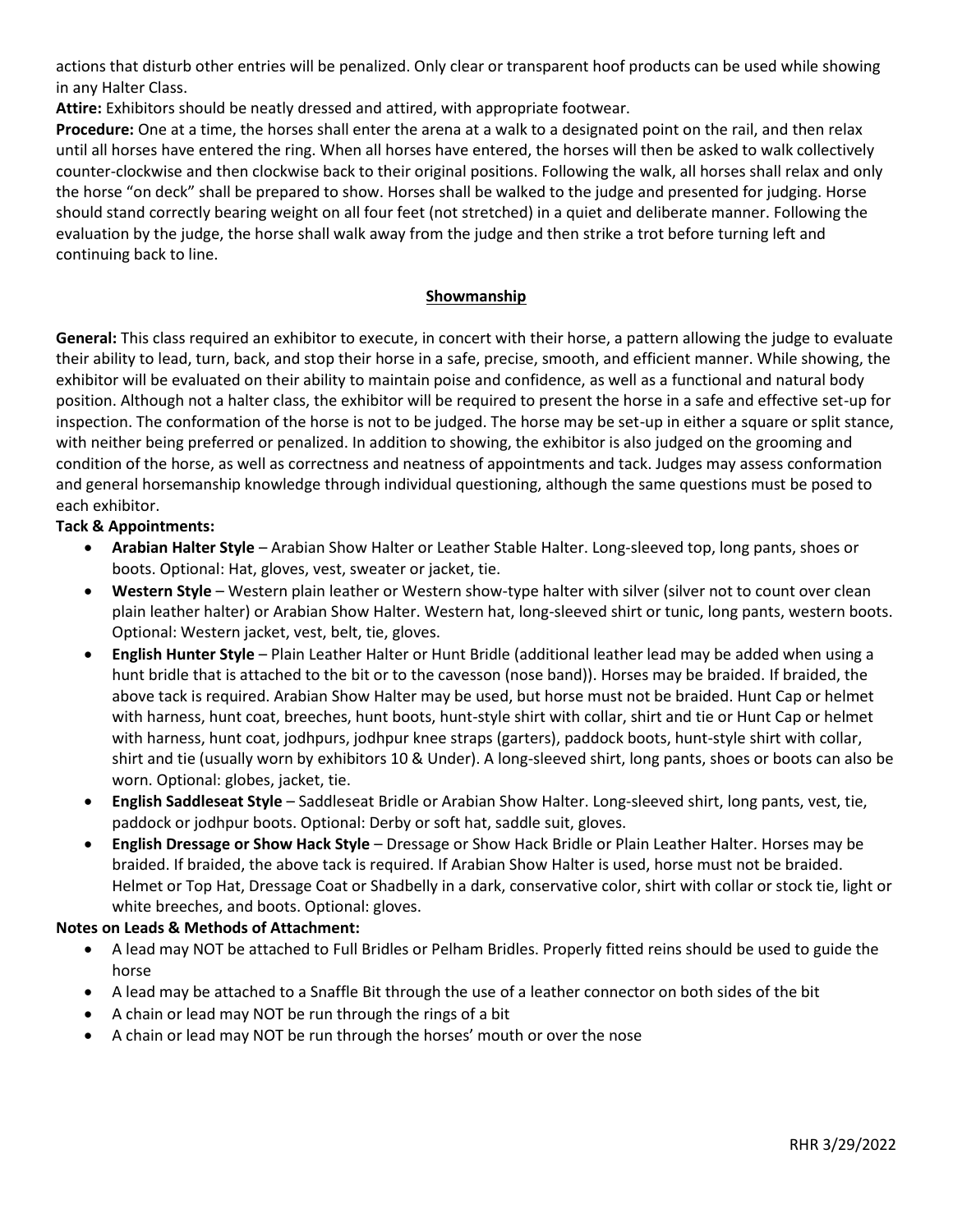# **Training Horse Class**

**General:** Horses will be shown at the Walk, Trot, and Canter both directions and judges on the performance of the horse.

**Rider Appointments:** The rider does not have to match the seat ridden, but must wear boots, long pants, long or shortsleeves shirt, and hat or helmet.

**Equipment:** The saddle and bridle does not need to match the seat ridden and all training equipment can be used.

## **Leadline**

**General:** The rider is to be no older than the age of 7 and must have their feet in the stirrups. The handler is required to be 16 years of age and older.

- The lead line must be attached to a halter or cavesson (either under or over the bridle)
- Rider is not to show in any other performance class
- Stallions are not permitted to show in Leadline
- Class will be at the discretion of the judge Safety first (refer to General Rules)
- Leadline Classes will have separate year-end awards

**Appointments:** The attire of the rider and handler must match the seat shown. The handler must be in appropriate show or professional attire.

**Tack:** Any seat can be shown in Leadline. All riders must have their feet in the stirrups and the lead line must be attached to a halter or cavesson.

**Gaits:** The horse/rider will be judged at the walk both directions of the ring.

# **Walk Class – Pleasure & Equitation (Youth)**

**General:** The Walk Classes are recommended for the young or inexperienced riders (10 years of age and under). The exhibitor will be judged on their ability to control the horse, avoid traffic, turn the horse, stay on the rail, and continue around the ring as directed by the judge.

- Rider is not to show in any other performance class except Walk/Trot Gymkhana (Walkers Welcome)
- Stallions are not permitted to show in the Walk Classes (refer to General Rules)
- Headers are allowed only in the final line-up
- The Walk Classes are divided into Pleasure and Equitation. There will be separate year-end awards

**Appointments:** The attire of the rider must match the seat shown.

**Tack:** Any seat can be show in the Walk Classes.

**Gaits:** The horse/rider will be judged at the walk both directions of the ring.

# **Walk/Trot – Pleasure & Equitation (Youth)**

**General:** The Walk/Trot Classes are recommended for young or inexperienced riders (10 & Under and 11-17). Riders are not to show in any other performance classes except Walk/Trot Trail, Walk/Trot Gymkhana, Intro to Dressage, and Western Dressage Intro.

- Once a Walk/Trot Exhibitor competes in a class that includes the canter/lope, the rider will no longer be eligible to return to the Walk/Trot Classes.
- Stallions are not permitted to show in the Walk/Trot Classes (refer to General Rules)
- Headers are allowed only in the final line-up
- The Walk/Trot Classes are divided into Pleasure & Equitation. There will be separate year-end awards
- **Equitation:** Performance of rider & appointments = 90% / performance of horse = 10%

**Pleasure:** Performance of the horse = 90% / performance of rider and appointments = 10%

**Appointments:** The attire of the rider must match the seat shown.

**Tack:** Any seat can be shown in the Walk/Trot Classes.

**Gaits:** the horse/rider will be judged at the walk and trot (jog) both directions of the ring.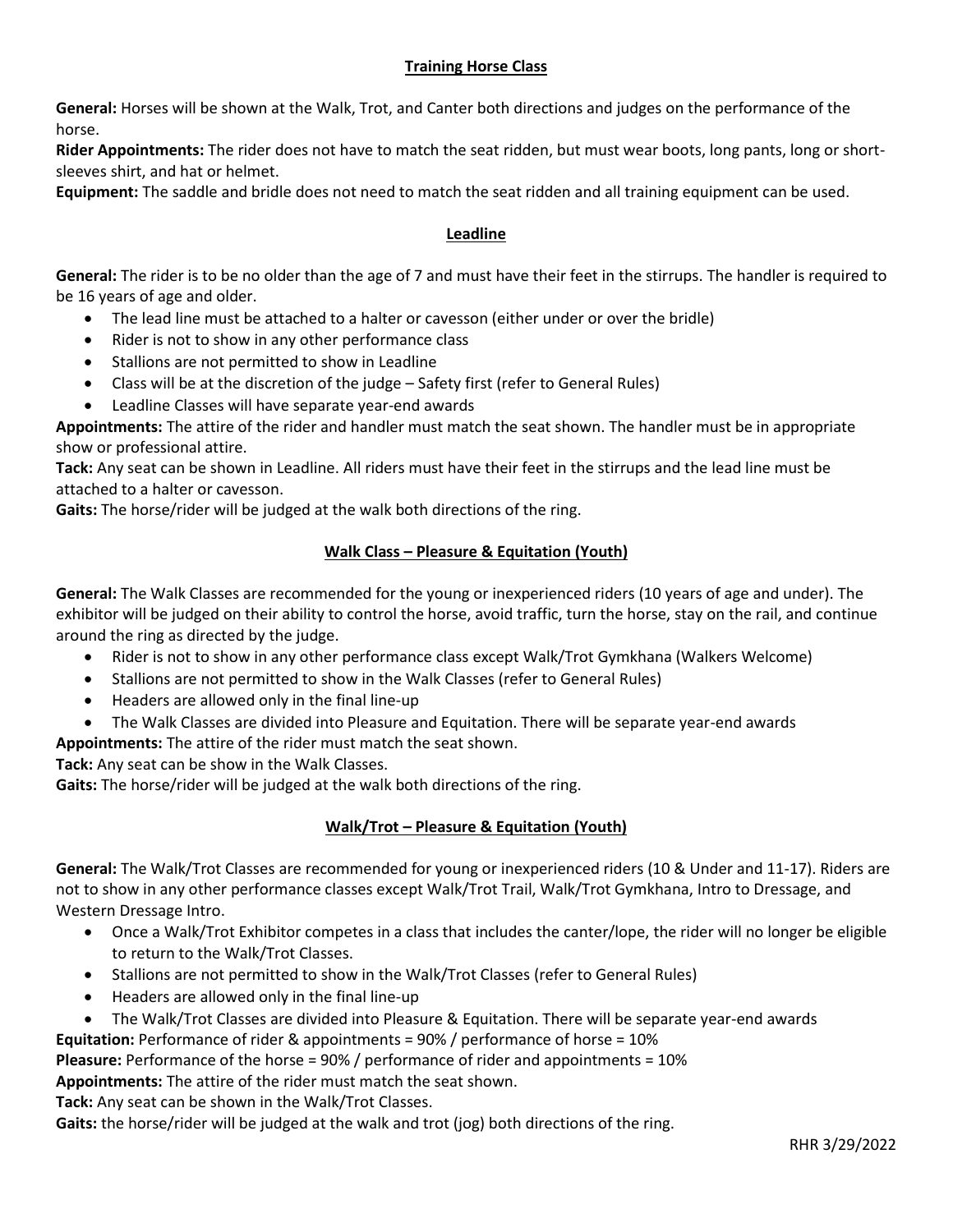## **Walk/Trot – Pleasure & Equitation (Mature Rider)**

**General:** The Walk/Trot Mature Rider Classes are intended for the inexperienced or mature riders 18 years & over. Riders are not to show in any other performance classes except Walk/Trot Trail, Walk/Trot Gymkhana, Intro to Dressage, and Western Dressage Intro. This is not a training class for new or inexperienced horses.

**Appointments:** The attire of the rider must match the seat shown.

**Tack:** Any seat can be shown in the Walk/Trot Classes.

**Gaits:** The horse/rider will be judged at the walk and trot (jog) both directions of the ring.

## **Trail – Walk/Trot, 17 & Under, 18 & Over**

**General:** The Trail Pattern will be posted at least 2 hours prior to the start of the class. There will be time to walk the course before the Trail Classes begin.

- Trail courses will differ between shows
- Obstacles will simulate situations that may be encountered on the trail. Examples include gate, ground poles, side-pass, bridge, back-through, etc.
- The rider may attempt each obstacle a maximum of three (3) times. If the third attempt is unsuccessful, the rider must go on to the next obstacle
- Walk/Trot Exhibitors may not have shown in any class where a canter (lope) is required
- The Trail Classes may be held outside

**Appointments:** The attire of the rider must match the seat shown.

**Tack:** Exhibitors may ride English, Huntseat, or Western.

**Gaits:** The Walk/Trot Trail Class will only include Walk/Trot obstacles. In the 17 Under and 18 & Over Divisions, Walk, Trot (jog) and Canter (lope) obstacles will be called for.

#### **Huntseat**

**General:** Rider should have a workmanlike appearance. Seat and hands should be light and supple, conveying the impression of complete control should an emergency arise. Horses that move in an artificial frame, are overflexed/behind the bit, or carry their head such that it is below the withers, shall be penalized. Horses may show with a braided mane and tail.

**Appointments:** Riders should wear a short, tailored coat (of conservative color and material suitable for hunting, discrete patterns allowed), breeches (or jodhpurs), hunt boots, and a conservatively colored hunt cap, derby, or protective headgear. **ASTM-SEI approved protective headgear with harness is mandatory for all riders 17 & Under.**  Spurs (unrowelled), gloves, and crops/bats (not to exceed 30" in length) are optional.

**Tack:** Hunt Saddle/English forward-type seat, or Dressage Saddle is required. Regulation Snaffles, Pelham's, Kimberwick's, or Full Bridles with plain leather browbands and nosebands/cavessons are required. Figure-eight, drop, or flash nosebands are prohibited. Martingales and/or tie-downs are prohibited. **Junior Horse Classes: Horse is only permitted to be ridden in a Smooth Snaffle.**

**Gaits:** The horse will be shown at the Walk, Trot, and Canter. The walk is a true four-beat, ground covering gait. The trot is to be a two-beat, ground covering, balanced and free-moving gait. Posting at the trot is required. The canter is a three-beat gait that should look smooth, unhurried, and with moderate collection. The horse should travel straight and correct on both leads. Hand-Gallop, to be performed at the discretion of the judge, is a controlled, ground-covering, free-moving gait. A true lengthening of stride is to be shown. Extreme speed is to be penalized.

**Pleasure:** The horse will be judged on the performance at each gait, both directions of the ring. The horse will be judged on manners, performance, suitability as a Hunter, quality, and conformation.

**Equitation:** The eyes of the exhibitor should look up with shoulders back. The rider should have their ankles flexed in, heels down, and calves of the legs in contact with the horse slightly behind the girth. The hands of the rider should be over and slightly in front of the withers, slightly apart and making a straight line from the mouth of the horse to the elbow of the rider. The reins must be picked up at the same time; however, the butt of the reins may fall on either side.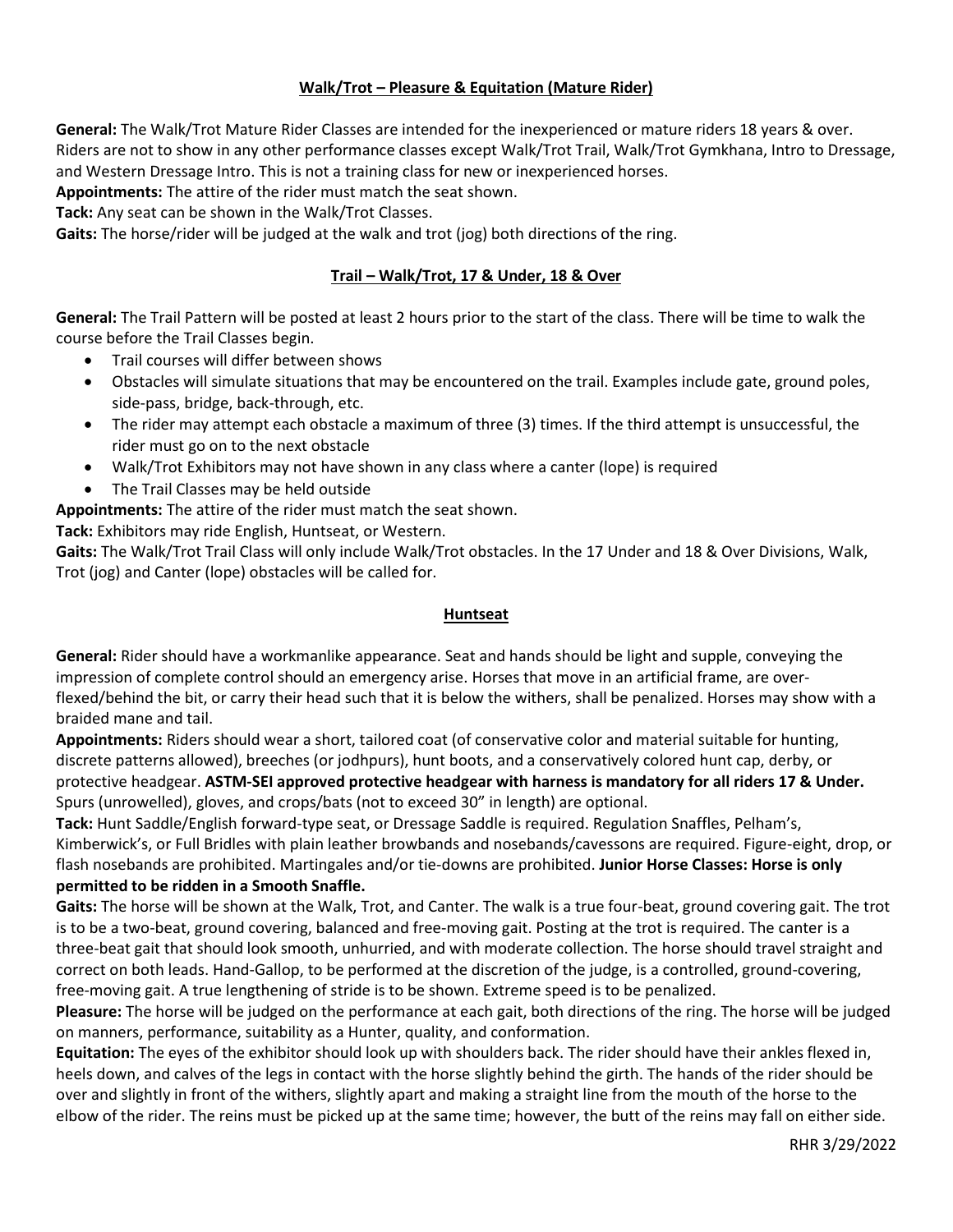At the walk, sitting trot (if called for) and canter, the body of the rider should only be a few degrees ahead of vertical. At the posting trot or hand-gallop, the body of the rider should be inclined forward.

#### **Saddleseat**

**General:** Exhibitors enter the ring in a counterclockwise direction, at a normal trot. Light contact must be maintained with the reins at all gaits. Judges are required to consider the performance at each gait equally in judging this class. **Appointments:** Informal Saddle Suit attire (no Hunt) is required. Conservative colors (black, gray, dark green) with matching jodhpurs are suggested. Herringbone, Pin Stripe, etc that appear solid are permitted. Day Coats with jodhpurs are permitted in the Saddle Seat Pleasure. Clothing is to include a tie, jodhpur boots, derby soft hat, or protective headgear. Unrowelled spurs, whips, or crops are optional.

**Tack:** Flat English-Type Saddle is required (no forward seats). No martingales or tie-downs are permitted. Horses shall be shown in a single curb, full-bridle (curb and snaffle) or Pelham bit. A junior horse (5 years of age and under) may be shown in a single smooth snaffle bit.

**Gaits:** The rider will be asked to Walk, Trot, and Canter both directions of the ring. Hand-Gallop will be called for at the discretion of the judge. Extreme speed is to be penalized.

**Pleasure:** It is imperative that the horse gives the distinct appearance of being a pleasure to ride and displays a favorable attitude. The horse is to perform all gaits willingly and with cadence, balance, and smoothness. Horses will be judged on manners, performance, quality, and suitability of the horse to rider.

**Equitation:** The exhibitor should convey the impression of effective yet easy control. The complete picture of horse and rider is most important. The hands of the rider should be held in an easy, yet controlled position. The height of the hands of the rider above the withers shall depend on where the horse carries their head but should form a straight line from the mouth of the horse to the hands of the rider. All reins must be picked up at the same time, using two hands. The bight of the reins should fall on the off side. The rider should sit comfortably in the saddle with a slight bend to the knees, ankles flexed, and heels down. The rider should show only slight movement in the saddle at the walk. As the rider posts at the trot, there should be a slight elevation from the saddle. Hips should be aligned under the body, not swinging forward or backward, or moving up and down in a mechanical motion. At the canter, the rider should maintain a close seat.

#### **Western**

**General:** The Western Classes will be judged at all gaits (Walk, Jog, Lope) both direction of the ring. Light contact must be maintained with the mouth of the horse at all times. Results as shown in the performance of the horse are not to be judged more important than the method used in obtaining them.

**Appointments:** The rider is to wear a western hat or protective headgear, boots, a long-sleeved shirt with any collar, and long pants. If pants have belt loops, a belt must be worn. Chaps and spurs are optional. A vest, jacket, or sweater may also be worn. Hair is to be neat and fastened as so not to obstruct the back number of the exhibitor.

**Tack:** A standard Western Saddle (or Sidesaddle) is to be used. A western type headstall without a noseband is required. A standard western bit as defined by USEF in AR144 with shanks and a curb chain or flat leather curb strap must be used on horses 6 years and older. A junior horse (5 years of age and under) may only be ridden in a bosal or snaffle bit as long as the horse has not been shown in any western event in a curb bit. Two hands may be used only when riding with a bosal or a snaffle. Split reins or closed reins, with a Romal, are equally acceptable, but is a finger between the reins is only acceptable when split reins fall on the side of the reining hand. A closed hand must be used with Romal reins. Rope, Reata, hobbles, and breast collars are optional. Hackamore bits, tie-downs, martingales, and draw-reins are prohibited. Unless riding Sidesaddle, whips are prohibited.

**Gaits:** The rider will be asked to show at the Walk, Jog, and Lope both directions of the ring. Hand-Gallop will be called for at the discretion of the judge. The horse should stand quietly in the line-up and back readily when asked.

**Pleasure:** The stride of the horse should be free-flowing and ground covering in keeping with the confirmation of the horse. Excessive slowness is to be considered a fault.

**Equitation:** The rider should sit in the saddle and appear comfortable, relaxed, and flexible. The heels should be lower than the toes. The upper arms of the rider should be in a straight line with the upper body. The arm holding the reins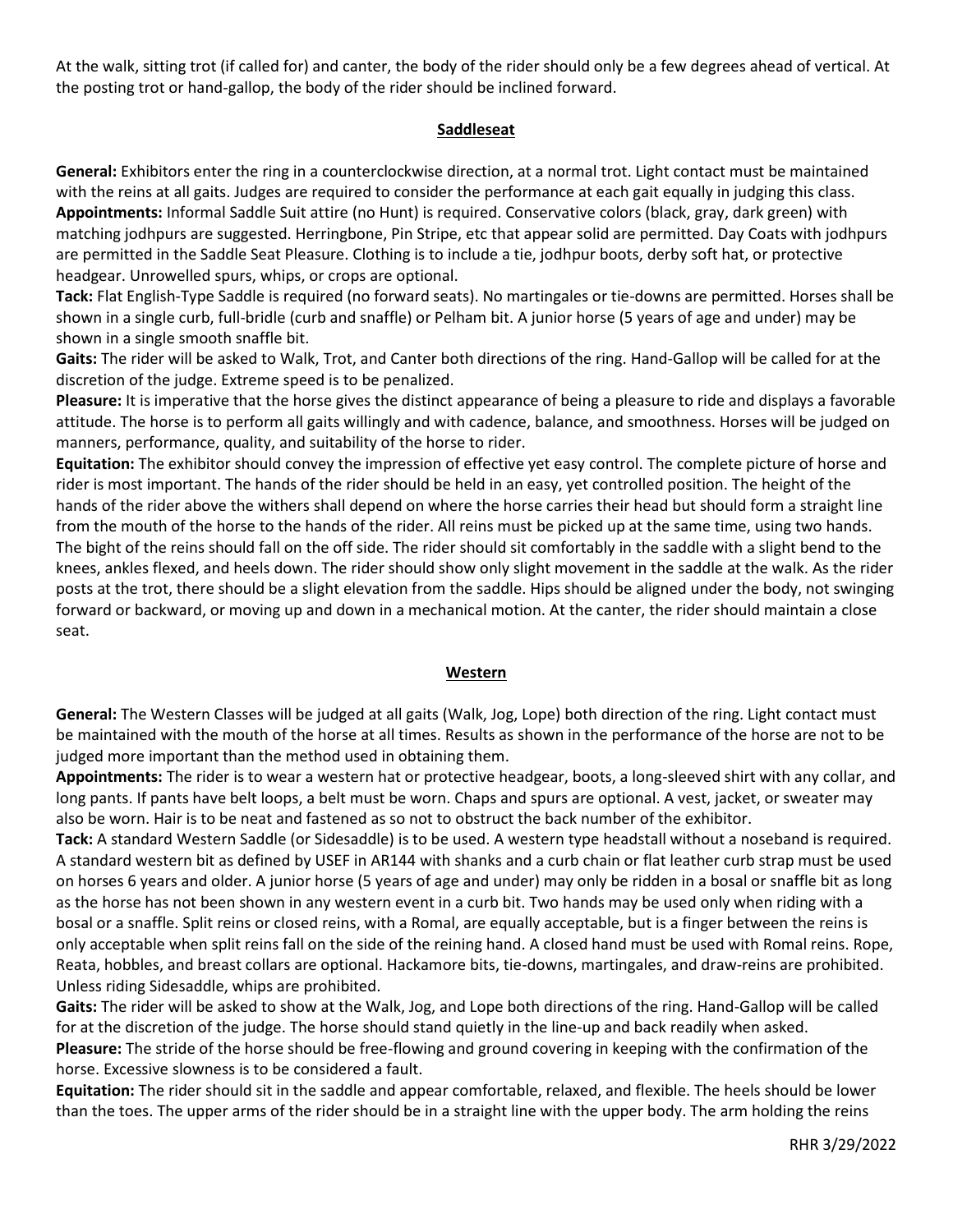should be bent at the elbow. The hands of the rider are permitted to be around the reins. If using split reins, one finger is permitted to be between the reins. The hand not holding the reins should be kept free from touching the horse and equipment. The reins are to be directly above or slightly in front of the saddle horn. Only slight movement is acceptable. The rider is to sit the jog (no posting). At the lope, the body should remain close to the saddle. All movements of the horse should come from imperceptible rider aids.

## **Reining for the Pleasure Horse (Option Class)**

**General:** Reining is a judged event designed to show the athletic ability of a ranch-type horse within the confines of a show arena. The exhibitor will enter the ring (one at a time) to complete a designated pattern. Each pattern will include small slow circles, large fast circles, flying lead changes, roll backs over the hocks, 360-degree spins, and sliding stops. Each horse/rider combination will be judged on the neatness, dispatch, ease, calmness, and speed with which they perform the pattern. All shows in a given year will use the same pattern which will be posted at the Show Office. **Appointments:** All Western clothing rules apply (see above).

**Tack:** Skid boots, splint boots, and protective leg wraps are allowed. Curb chains are permitted but must be at least ½ inch in width and lie flat against the jaw of the horse. All other Western tack rules apply (see above).

## **Ranch Riding Pattern**

**General:** The purpose of the ranch riding class is to measure the ability of the horse to be a pleasure to ride while being used as a means of conveyance from performing one can task to another. The horse should reflect the versatility, attitude, and movement of a working ranch horse riding outside the confines of an arena. The horse should be welltrained, relaxed, quiet, soft, and cadenced at all gaits. The ideal ranch horse will travel with forward movement and demonstrate an obvious lengthening of stride at extended gaits. The horse can be ridden with light contact or on a relatively loose rein without requiring undue restraint, but not shown on a full drape of reins. The overall manners and responsiveness of the ranch riding horse to make timely transitions in a smooth and correct manner, as well as the quality of the movement are of primary considerations. The ideal ranch riding horse should have a natural head carriage at each gait.

**Appointments:** Riders shall wear western hat, long-sleeved shirt with any type of collar, trousers or pants (one-piece long-sleeved equitation suit is acceptable provided it includes a collar); chaps, shotgun chaps, or chinks, and boots. A vest, jacket, coat, and/or sweater may also be worn. Competitors with incomplete attire must be penalized. Spurs are optional at the discretion of the exhibitor, whips are not allowed except with side saddle.

**Tack:** Refer to western tack rules (above) and AR144. Silver on bridles and saddles and the use of weighted reins is discouraged.

**Gaits:** The required maneuvers will include the walk, trot, and lope both directions and the extended trot and extended lope at least one direction as well as stops and back. Three optional maneuvers may include a side pass, turn of 360 degrees or more, change of lead (simple or flying), walk, jog, or lope over a pole(s); or some combination of maneuvers that would be reasonable for a ranch horse to perform. The maneuvers may be arranged in various combinations with final approval by the judge. The overall cadence and performance of the gaits should be free-flowing and ground covering for all gaits, with an emphasis on forward movement. Transitions should be performed where designated, with smoothness and responsiveness. There will be no time limit. One of the suggested patterns may be used (from the current AQHA Handbook and found on the AHA website), however, a judge may utilize a different pattern as long as all required maneuvers and the three (or more) optional maneuvers are included. Should a judge use one of his/her own patterns, it is recommended to not have the stop following an extended lope.

### **Western & English Riding**

**General:** The Western & English Riding Class is open to exhibitors of all ages. The class is a combination class, which is designed to show the characteristics of control and skill used in Equitation, Reining, and Trail Classes. It combines the maneuvers needed for a working-ranch or hunter horse. The rider is to be judged on their ability to govern, control, and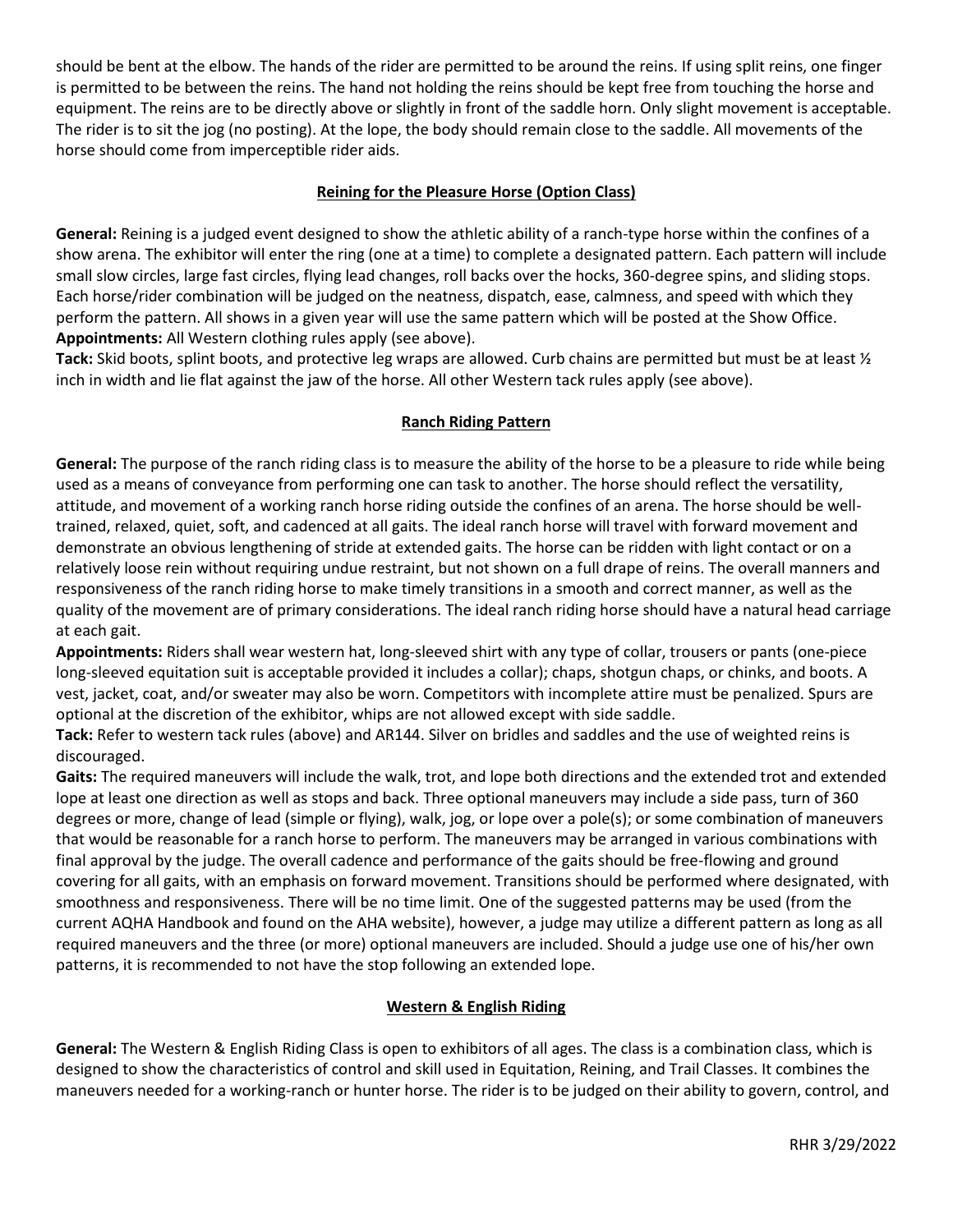properly exhibit the horse and the pattern. All shows in a given year will use the same pattern which will be posted at the Show Office.

**Appointments:** The exhibitor may rider Western, Hunt, or English. Attire must match the seat shown.

**Tack:** Western, Hunt, and English rules apply. Tack must match the seat shown.

**Gaits:** Flying or simple lead changes are allowed within the 10 ft. area designated in the pattern.

## **Bareback Equitation**

**General:** Bareback Equitation is open to exhibitors of all ages.

**Appointments:** The attire of the rider must match the seat shown. Chaps are allowed if showing Western. **Tack:** No saddles or saddle pads are allowed. For allowable tack, headgear, and bits, see rules above. **Gaits:** Exhibitors will be asked to Walk, Trot/Jog, and Canter/Lope both directions of the ring. Backing in the line-up will be at the discretion of the judge.

### **Show Hack**

**General:** A Show Hack horse is not necessarily a Dressage horse or an English Pleasure horse. Elevation and knee actions are NOT to be emphasized. The horse must show notable transitions between each gait that is called for. The horse must be under complete control while showing animation and vitality. Light contact with the reins must be maintained at all gaits. The performance of the horse at each gait will be considered when judging this class. The horse may show with a braided mane and tail.

**Appointments:** Attire may be Dressage, Huntseat (conservative colored coat, breeches, boots, and hunt-type cap), or formal attire consisting of white breeches, top hat, and tails. A Saddleseat Suit and/or Kentucky Jodhpurs are prohibited. **Tack:** A bridle with a Hunter or Dressage type browband and cavesson will be used. A single snaffle, full-bridle, Pelham, or Kimberwick is acceptable. An English Saddle of any kind is permitted. English spurs, whip, or crop is optional. Gaits: The Show Hack Class will include regular, extended, and collected gaits to be judged both directions of the ring -Normal Walk, Collected Walk, Extended Walk, Normal Trot, Collected Trot, Extended Trot, Normal Canter, Collected Canter, Extended Canter, and Hand-Gallop. The back shall also be required.

# **Mounted Native Costume**

**General:** Performance and manners shall count as 75% of the score. Appointments will be 25%.

**Appointments:** The Costume shall be native (Bedouin) in type, including a flowing cape or coat, pantaloons, headdress, scarf, or sash. Decorations in keeping with a color desert regalia may be added to the equipment.

**Tack:** Bridle may consist of a bit, hackamore, or other suitable headgear, keeping safety of upmost importance.

Martingales or tie-downs are prohibited. Spurs, whips, and crops are optional.

**Gaits:** The Mounted Native Costume Class will be judged at a Walk, Canter, and Hand-Gallop both directions of the ring. The Rider must maintain control of the horse at all times. Extreme speed is to be penalized. Horses are to stand quietly in the final line-up, preferably head to tail.

# **Sidesaddle – All Seats (Option Class)**

**General:** Sidesaddle is to be judged 85% on the performance of the horse and 15% on the attire and turnout. Manners and suitability as a Sidesaddle mount should be emphasized. The Sidesaddle horse should give the distinct impression of being a pleasure to ride and transitions should be smooth. The horse/rider combination may exhibit in Saddleseat, Show Hack, Dressage, Huntseat, Western, or Period style and attire. The rider may post or sit the trot.

**Attire:** The exhibitor may show Saddleseat, Show Hack, Dressage, Hunter, Western, or Period. Shirts, if worn, must be long-sleeved. Jackets are allowed as part of any style-attire. Skirt, divided skirt, or apron are required. A hat and boots must be worn.

**Tack:** Bridle and saddle should be appropriate to the style of attire. Sidesaddle required. Martingales or tie-downs are prohibited. Spurs and whips are optional in all seats.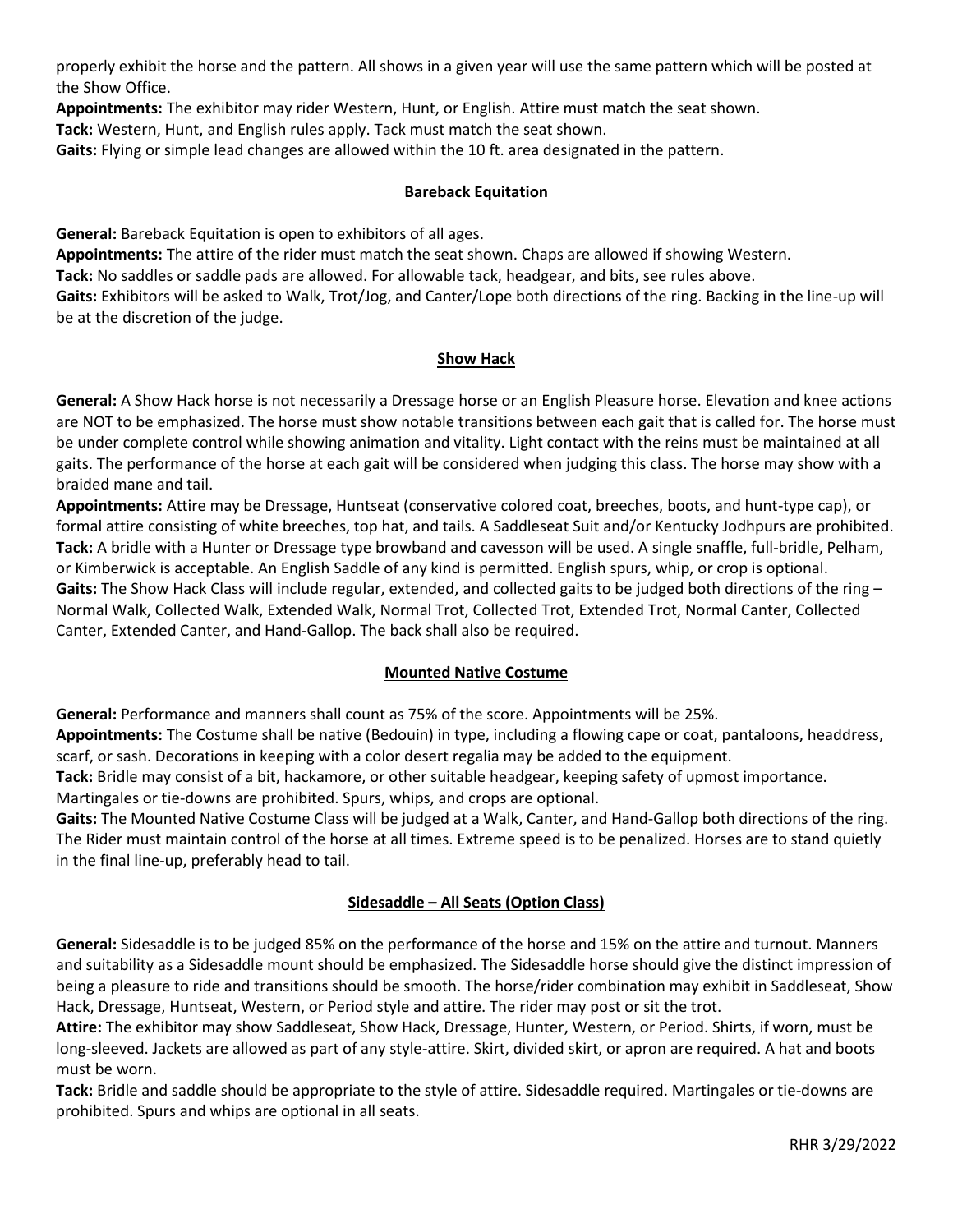**Gaits:** The horse is to be shown at the Walk, Trot/Jog, and Canter/Lope both directions of the ring. Backing is optional at the discretion of the judge. Hand-Gallop is not allowed. Line-up head to tail is encouraged.

## **Junior Horse (Option Class)**

**General:** For the safety and well-being of the Junior Horse, described as a horse 5 years old and under, an exhibitor will present a Junior Horse under the guidelines of USEF AHA AR132, AR136, AR140, and AR144.

**Attire:** The attire of the rider must match the seat shown.

**Tack:** Equipment must match the seat shown.

**Saddleseat Appointments:** A Junior Horse shown in a Saddleseat Class will require a light, show-type bridle. Either a single curb or single Snaffle (defined as a smooth, rounded Snaffle Bit that is at least 3/8" in diameter as measured  $\frac{y''}{q}$ from the ring, half-cheeks permitted), curb and bradoon, or Pelham bit.

**Huntseat Appointments:** A Junior Horse shown in a Huntseat Class will require a Snaffle Bit. A Snaffle Bit must be of at least 3/8" diameter as measured 1/2" from the ring. The Snaffle Bit may be jointed, double jointed, or un-jointed. For all Junior Horse Performance Classes, all Snaffle Bits must have a round, egg-butt or 'D' shaped ring with no attachments to the headstall or reins through a hook (except for keepers for a Full-Cheek Snaffle when section rules allow for a Full-Cheek). Full-Cheek (with or without keepers), French, and Dr. Bristol Snaffle Bits are permitted.

**Western Appointments:** A Junior Horse shown in a Western Class will require a Snaffle Bit or Hackamore.

Hackamore/Bosal or standard Snaffle Bits are permitted in any class on a horse that is 5 years old and under. A standard Snaffle Bit is defined as a center-jointed single, rounded, unwrapped, smooth mouthpiece of 5/16" to ¾" diameter metal as measured from the ring to 1" in from the ring with a gradual decrease to the center of the Snaffle. The rings may be from 2" to 4" outside diameter or either loose type, egg-butt, 'D,' or center-mounted without cheeks. If a curb strap is used, it must be attached below the reins. A Hackamore includes a Bosal rounded in shape and constructed of braided rawhide or leather, and must have a flexible non-metallic core, attached to a suitable headstall. No other material of any kind is to be used in conjunction with the Bosal, i.e., steel, metal, or chains. Smooth, plastic electrical tape is acceptable if applied in a smooth, un-twisted manner. Attached reins may be made of hair, rope, or leather. Both hands must be visible to the judge. Two hands may be used on a Hackamore (Bosal) and Western Snaffle reins.

### **Novice Horse**

**General:** The Novice Horse Class is for a horse that has not yet won three first place blue ribbons in the specific seat to be shown. Wins at any show (EMAA or others) are to be included.

- No martingales or tie-downs are permitted
- An unruly horse will be excused from the ring

**Appointments:** The attire of the rider must match the seat shown.

**Tack:** To match the pleasure class specifications for the seat shown. See rules above.

**Gaits:** Horse to be shown at the Walk, Trot/Jog, and Canter/Lope.

### **Option Classes – \*Option Classes will NOT be moved from their class position on the Showbill\***

- Option Classes will be reserved on a first-come first-serve basis and will be made available for purchase when show registration opens. Only one class per rider will be allowed, and the rider must be entered into the class. If any Option Classes are still available at the time the show begins, they will be open for purchase to all exhibitors.
- There will be a \$20 reservation fee (prepay only) to select the class to be offered.
- In the event that 4 or more exhibitors enter into the class, the reservation fee will be refunded, less the \$13 class fee.
- Once a class has been reserved no cancellations will be allowed.
- No year-end awards will be offered for Option Classes.
- List of suggested Option Classes: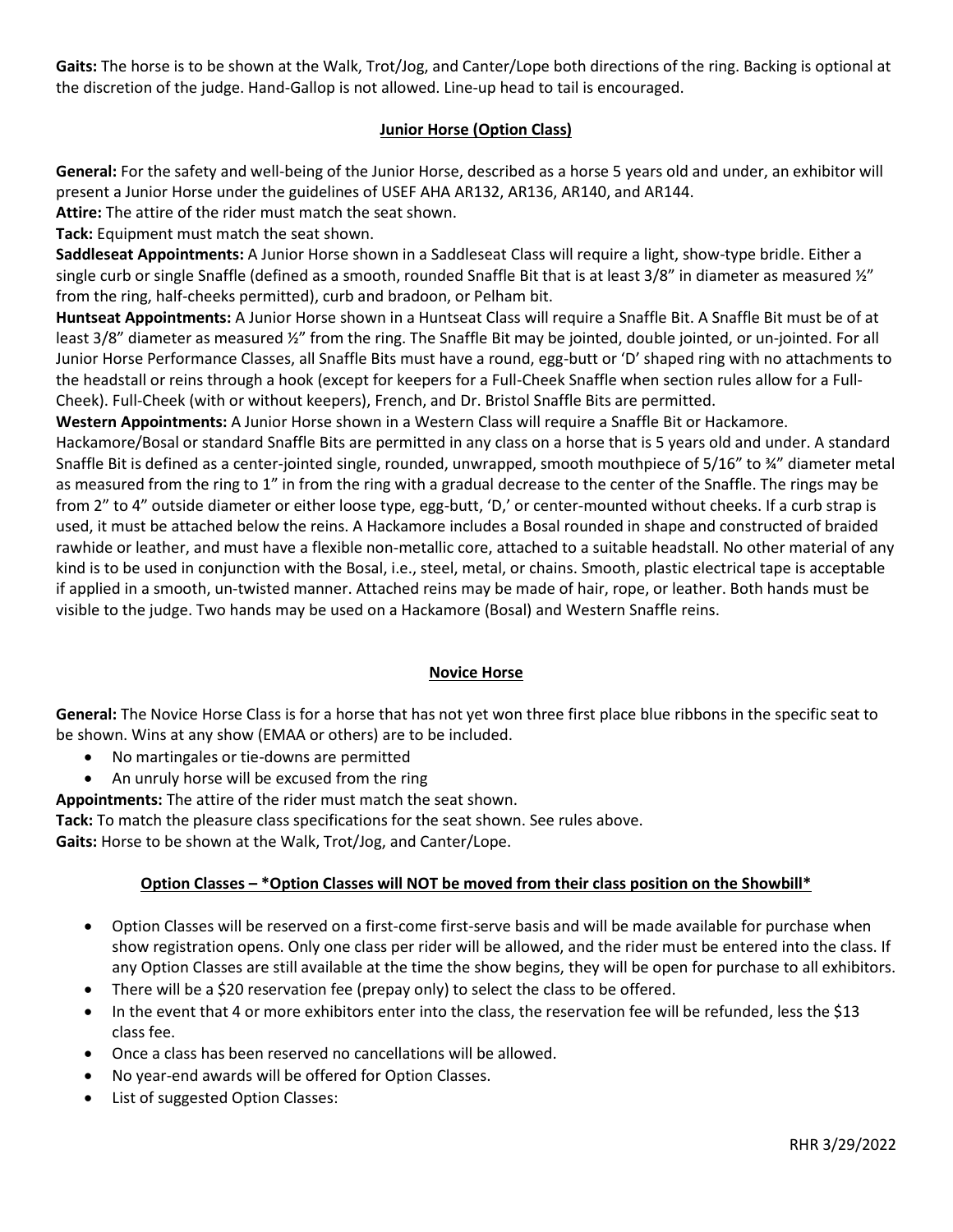- o Green Horse A green horse may only be ridden under saddle in a green-horse designated class. A green horse may be shown in Halter, Fitting & Showing, and In-Hand Classes.
- o Gentleman to Ride (Western or English)
- o Red Hat Ladies Class (Red Hats 50 & Over / Any Seat)
- o Novice Rider Any Seat
- o Pleasure Driving
- o Groom/Parents Class Show Clothes Optional
- o Grandparents Class Show Clothes Optional
- $\circ$  Western/English Combo One horse/rider combo / English 1<sup>st</sup> direction, Western 2<sup>nd</sup> direction
- o Hands-Free Showmanship
- o Bridle-less Pleasure
- o Native Costume Trotting Only
- o Reining
- o Most Classic

### **Dressage – English**

**General:** The object of Dressage is harmony and elegance between the horse and rider. The rider works toward developing a horse that is calm, supple, responsive to light touch (without resistance), with forward and free-moving paces.

**Appointments:** The rider must wear a short riding coat, shirt with tie, choker, stock tie, or integrated stand-up collar, white or light-colored breeches or jodhpurs, hunt boots, or jodhpur boots with garter straps, and ASTM-SEI approved helmet with chin strap snapped when riding a test. Huntseat attire is acceptable, but a hunt cap is not allowed – riders must wear an ASTM-SEI approved helmet. Gloves and English-style spurs are optional. Braiding of the mane and tail is permitted.

**Equipment:** An English-type saddle with stirrups must be used. For all regular class tests (Intro – Second Level), the bridle is to be a Snaffle with a regular cavesson, dropped noseband, flash noseband, crescent noseband, or crossed noseband. A full bridle with USEF accepted dressage double bridle bits may be used if riding a test Third Level or above. Martingales, bit guards, side resins, boots, or bandages are not permitted. A whip no longer than 47.2 inches including the lash, may be carried.

The following is a list of acceptable bits. The bit must be smooth with a solid surface. The bit diameter must be at least 0.39 inches (10mm). The mouthpiece may be covered with rubber, leather, or synthetic material.

- Ordinary Snaffle with single- or double-jointed mouthpiece
- Racing Snaffle (D-Ring)
- Snaffle with cheeks (keepers optional)
- Snaffle without cheeks (Eggbutt)
- Snaffle with upper or lower cheeks
- Un-jointed Snaffle (Mullen Mouth)
- Snaffle with hanging or drop cheeks
- Dr. Bristol
- Fulmer
- French Snaffle
- Snaffles with a rotating mouthpiece or middle piece
- There is to be a 20-ft. designated space around the Dressage Ring where no one will be allowed except for the horse being judged and the person reading the test to the exhibitor.
- The 'Intro to Dressage' Test will be open to all exhibitors who are competing in the Main Ring as a 'Walk/Trot' exhibitor. As a precaution, the exhibitor may choose to have 4 adult spotters to provide additional safety. At any time, the judge has the right to stop the test if they feel the exhibitor is at risk.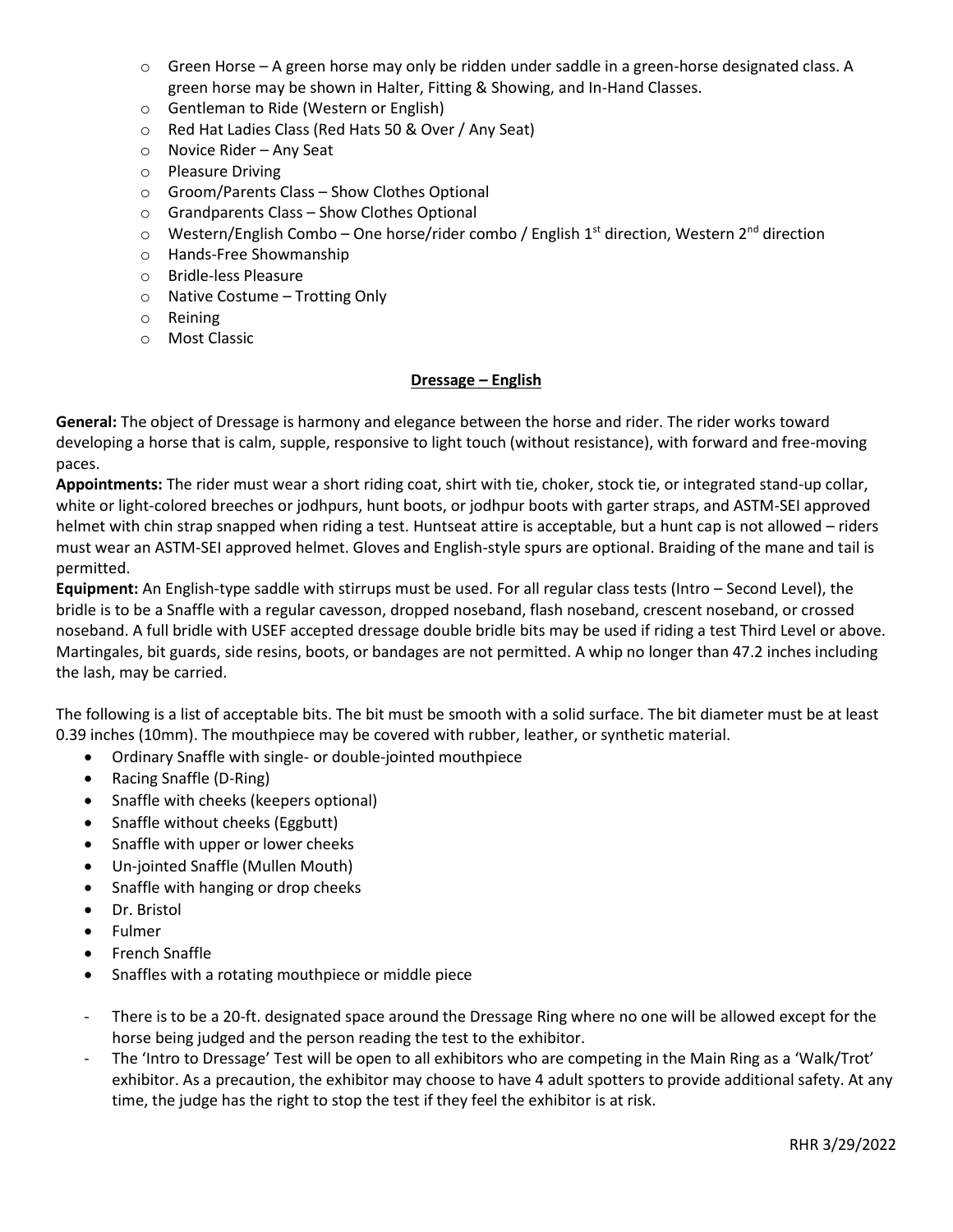- The 'Intro to Dressage Novice Horse/Rider Combo' Tests are open to a Walk/Trot/Canter exhibitor (Main Ring) for a maximum of 2 years.
- Each horse/rider combination may only show in two consecutive Dressage Test levels at the same show.
- In the event of a tie score on any Dressage Test, the entry with the highest collective marks will be declared the winner. If a tie remains, the final tiebreaker shall be the highest score of elements given a coefficient greater than 1.

## **Dressage – Western**

**General:** The object of Western Dressage is harmony and lightness between the horse and rider. The Western Dressage horse should demonstrate free-flowing, comfortable strides. The gaits are free, regular in cadence and rhythm, and consistent in both speed and tempo.

**Appointments:** See rules above for Western Classes. Chaps are optional. Protective headgear is recommended (not required).

**Tack:** See rules above for Western Classes.

- Exception: A Snaffle Bit may be used on a horse of any age. If riding in a Snaffle, the rider must use two hands on the reins.
- Any standard Western bit may be used on a horse of any age. The rider may use one or two hands with a curb bit.
- If a curb chain is used, it must be at least  $\frac{1}{2}$  wide and lie flat against the jaw of the horse.
- The saddle will be a standard stock saddle. Silver equipment is not to be given additional consideration.

**Gaits:** See specific Dressage Tests. Walk/Jog/Lope.

- The 'Intro to Dressage' Test will be open to all exhibitors who are competing the Main Ring as a 'Walk/Trot' exhibitor. As a precaution, the exhibitor may choose to have 4 adult spotters to provide additional safety. At any time, the judge has the right to stop the test if they feel the exhibitor is at risk.
- The 'Intro to Dressage Novice Horse/Rider Combo' Tests are open to a Walk/Trot/Canter exhibitor (Main Ring) for a maximum of 2 years.

# **Sport Horse in Hand**

**General:** In the Sport Horse in Hand Class, the conformation of the horse is to be evaluated in terms of potential trainability, performance, and predisposition to soundness. Form to function is to be emphasized. Blemishes are not to count unless resulting from conformation faults.

**Appointments:** The handler must wear long pants and appropriate footwear. Braiding shall be optional.

**Tack:** The bridle shall be Dressage or Hunter type with Snaffle Bit with or without cheeks (keepers allowed), reins, and headstalls with a throatlatch. Noseband is optional. A split or single chain may be used with/or instead of reins. If a line is used instead of the reins the line must be connected to the snaffle rings of the bit and not the nose band or another part of the bridle.

- Horses under the age of 2 may be shown in a plain leather stable halter.
- Bridles are optional for a horse under the age of 2, but MANDATORY for a horse 3 years of age or older.
- The handler may carry only one whip with a maximum length of 6' (including the lash and without attachments i.e., plastic bags, ribbons, etc).
- Lead MUST attach through rings of bit, not cavesson (with or instead of reins).

**Gaits:** The gaits are to be evaluated in terms of purity, quality, and correctness. Correct gaits which contribute to ease in training and the horse remaining sound are most important. Purity and quality are to be judged primarily in the profile. Correctness is to be judged primarily while the horse is coming to and from the position of the judge.

**Procedure:** The horse shall be shown individually at the Walk and Trot. When showing on the Triangle, the horse should stand in a relaxed and open position to be judged on conformation. All four legs should be visible to the judge from either side, the neck should be in a neutral position, and the handler should be standing away from the horse with a loose lead line. The horse will be judged on way of moving, conformation, and general impression, which will include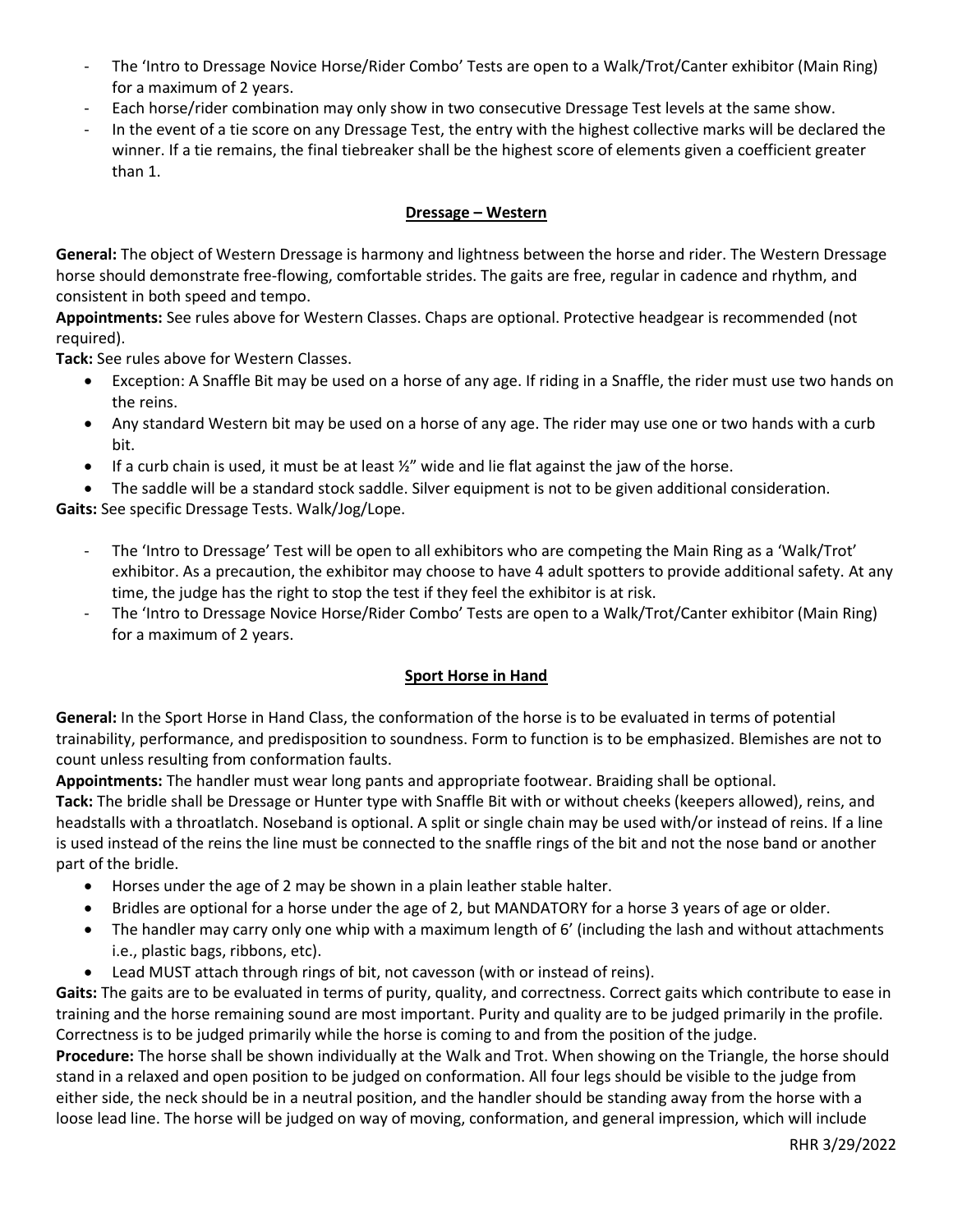overall breed standard, expression, manners, masculinity/femininity, development related to age, and suitability as a Sport Horse. 30% Conformation / 30% Walk / 30% Trot / 10% General Impression as a Sport Horse.

- Showing on the Triangle Following either a posted/announced order on request from the judge, the exhibitors in each class will approach the judging area one at a time, walk to the apex of the Triangle, and await the request of the judge to proceed on the Triangle. The handler will lead the horse on the perimeter of the triangle at the Walk and Trot, returning to the apex to stand for conformation judging or to repeat any movement at the request of the judge. At the completion of judging, the handler will lead the horse away from the judging area. The next entry in the class shall promptly enter the judging area.
- Showing on the V Following either a posted/announced order or on request from the judge, the exhibitors in each class will approach the judging area one at a time, walk to starting point of the V, and await the request of the judge to proceed on the V. The handler will then lead the horse on the perimeter of the V at the walk and trot before returning to the starting point of the V to stand for conformation judging or to repeat any movement at the request of the judge. At the completion of judging, the handler will lead the horse away from the judging area. The next entry in the class shall promptly enter the judging area.
- The legs of the V are to a minimum of 80' and a maximum of 100'. The triangle and V corners should be well defined. A marker will be used at the end of the second leg of the V to define the placement of the turn for the exhibitor.

**Scoring Procedures:** The judge shall use the approved individual score sheets. A scribe shall be provided for the judge who will be required to record the scores and comments of the judge onto the score sheets.

## **Sport Horse Under Saddle**

**General:** The purpose of Sport Horse Under Saddle Class is to the judge the potential of the horse for Dressage, Working Hunter, Eventing, Jumping, or Endurance. Form to function will be emphasized.

**Appointments:** Both appointments and equipment can be either English Dressage or Huntseat and an ASTM-SEI approved helmet.

**Tack:** Equipment should match the seat shown. A horse must be shown in a regulation Snaffle Bit or Pelham Bit. Kimberwick's are not allowed.

**Gaits:** The horse is to be shown at a Walk, Trot, and Canter both directions of the ring.

### **Dressage Suitability**

**General:** the purpose of the Dressage Suitability Class is to judge the potential of the horse to become a Dressage mount. This class is open to any horse that has not competed in any Dressage Test above First Level (EMAA or other shows). A horse may show in this class for a maximum of 2 show seasons (retroactive).

**Appointments:** Both appointments and equipment can be either English Dressage or Huntseat and an ASTM-SEI approved helmet.

**Tack:** Equipment should match the seat shown. A horse must be shown in a regulation Snaffle Bit or a USEF Dressage approved Snaffle Bit. Kimberwick's are not allowed.

**Gaits:** The horse is to be shown at a Walk, Trot, and Canter both directions of the ring.

### **Dressage Seat Equitation**

**General:** The Dressage Seat Equitation Class is judged on the position of the rider, seat, and the correctness and effect of the aids required by the Training and First Level Dressage Tests.

**Appointments:** Appointments and equipment can be either Dressage of Huntseat and an ASTM-SEI approved helmet. **Tack:** Tack should match the seat shown. Horse must be shown in a Snaffle. Kimberwick's are not allowed. If a horse has shown over Second Level it may be ridden in a double bridle with approved USEF Dressage double bridle bits.

**Gaits:** The horse is to be shown at a Medium Walk, Working Trot, Canter, and lengthening of gaits both directions of the ring. At the discretion of the judge, a Sitting Trot may be called for.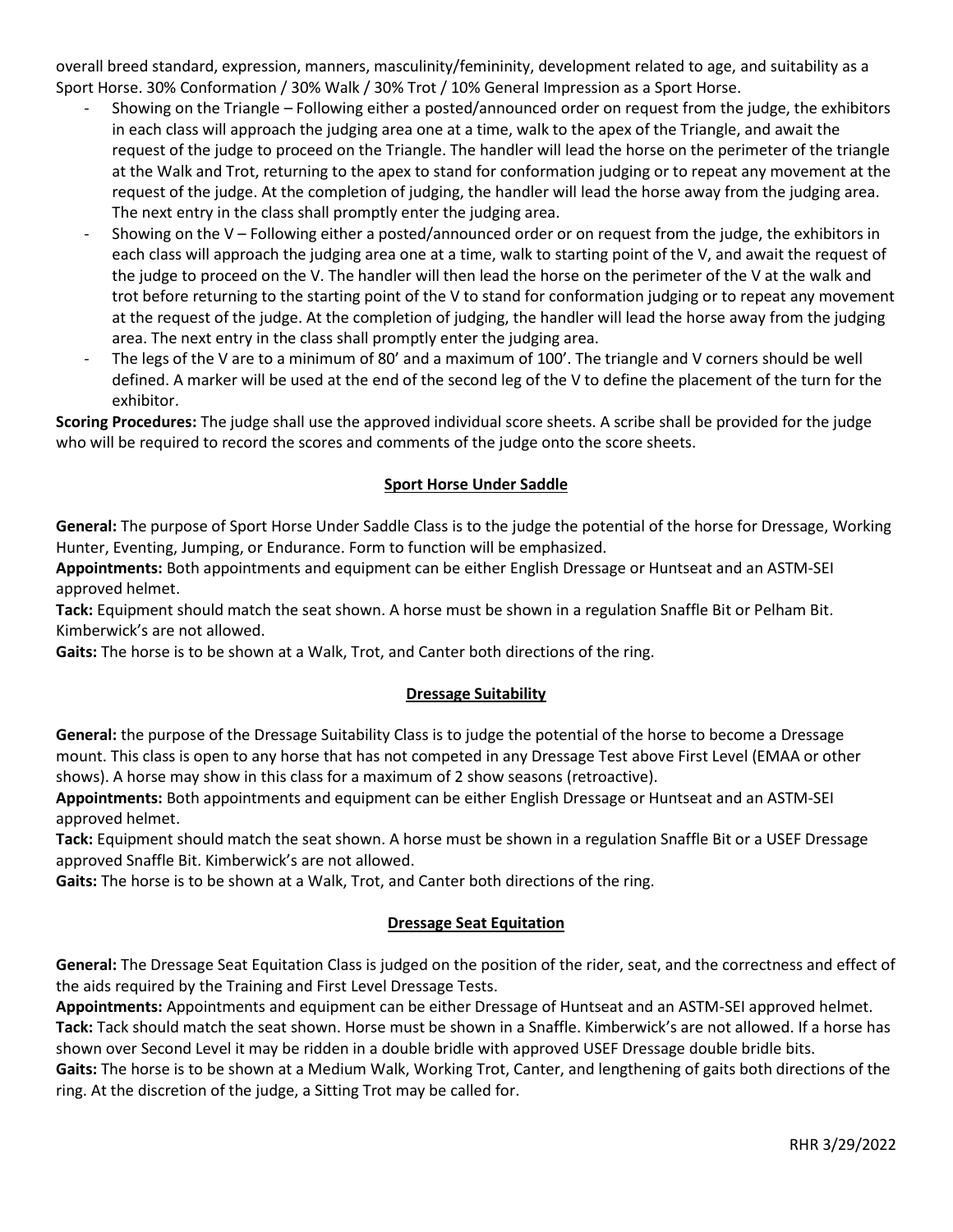## **Pinning a Dressage Test**

• A rider that enters multiple classes of the same Dressage Test may choose to have one score count for any/all classes entered. The rider must designate at the time of entry which class will be ridden.

## **Scheduled Ride Times**

- All riders must sign up for their individual ride times on 'Sign Up Genius' after entering on Gaitkeeper. The rider must designate if they will choose the 'Pinned Class' option.
- It is the responsibility of the rider to show up for their scheduled ride time and to work out any time conflicts with the Main Arena. There will be no changing of ride times without official notification.
- An exhibitor that misses a ride time will need to reschedule with the Dressage In-Gate. All missed ride times will be made up at the end of the day, time permitting; the Steward will not be able to 'squeeze' in make-ups. Dressage Tests must be canceled the Sunday prior to the show in order to not be charged for the class.
- A rider will have 60 seconds to enter the ring after the bell has been run. Failure to notify management of a time change or failure to enter the arena on time will be marked as a 'no show.' An exhibitor may enter the arena, outside the official Dressage Ring, after the preceding exhibitor has ended their test with a salute and the warmup bell has been rung. In the event that the scheduled ride times are running early, the exhibitor will have the option of riding early or waiting until their scheduled time. If scheduled ride times are running late, the exhibitor will still be required to follow the scheduled order. Ride times will be assigned in 8-minute increments.
- Ride times will be available on Friday from 3:00 PM 7:00 PM and are given preference to riders who are entered in 10 or more Main Ring classes. Any level test may be ridden during this time.
- Any and all Dressage Classes can and will be combined, canceled, or split, depending on the number of exhibitors entered. The decision of the EMAA Board is final.
- The 'Test of Choice' Class can be any test but is not used towards placing or points. If the test is above Second Level, the exhibitor must provide 2 copies of the test to the judge.

# **Open Breed Dressage Classes & Open Breed Sport Horse in Hand**

- The Open Breed Classes are open to all breeds of horses.
- An EMAA Membership is not required for exhibitors in these classes.
- A rider may choose any Dressage Test from the EMAA Showbill to ride. All exhibitors interested in this option must choose Class 500 for Sport Horse in Hand and Classes 500-507 for Dressage Tests (see Showbill). The exhibitor must specify on Sign Up Genius which Dressage Test they are riding. Open Breed exhibitors will be able to register for ride times on Sign Up Genius starting on the Monday prior to the show.
- An Open Breed exhibitor may choose to ride any dressage test. If the test is not included on our show bill, the exhibitor will need to provide two copies of the test for the judge.
- Open Breed exhibitors are eligible to ride the Western Dressage Tests.
- Results will be posted as the tests are scored. Placings will be posted at the end of the show on Sunday.
- See Dressage rules above for attire and other guidelines that must be followed.
- Open Breed Dressage Classes will have a fee of \$25.00 per class.

# **Gymkhana – Arabian, Half-Arabian, & Open Breed Classes**

### **Appointments of the Horse:**

**Western:** A standard western-type saddle must be used. The western saddle may have a slick or swelled fork, with our without a horn, and either a high or low cantle. A rope or Reata is prohibited. The use of any standard bit or conventional hackamore is optional. However, the judge may prohibit the use of bits or equipment that he/she considers severe. If someone other than the judge is checking equipment, that individual may make suggestions to the judge regarding severe equipment, keeping in mind that the judge has the final decision.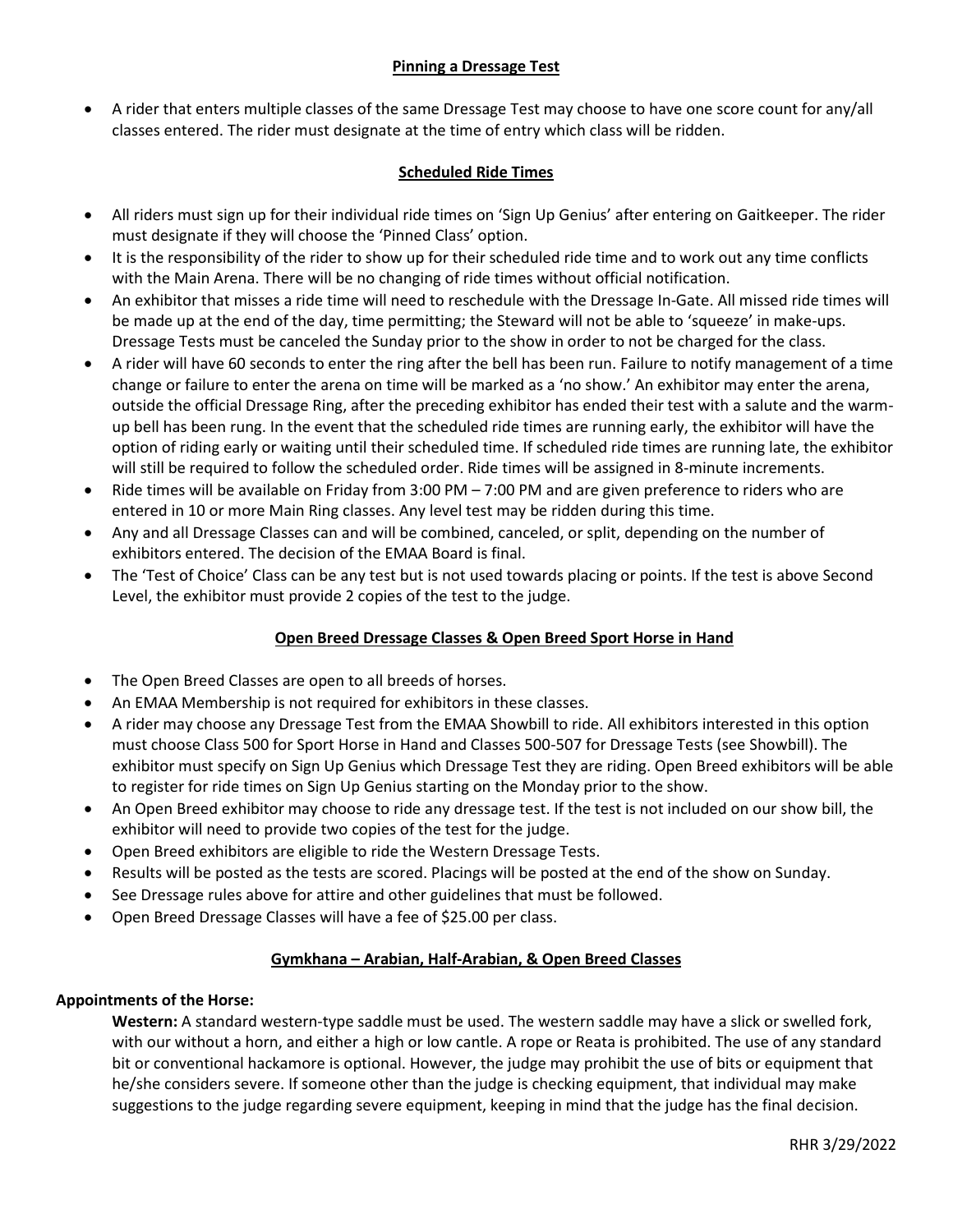Running martingales, standing martingales, or tie-downs are permitted. Bell boots or skid boots are permitted. If split reins are used, they must be tied or fastened together. A single rein is recommended. **English:** Any type of English Saddle is acceptable. McClellan or similar saddles are considered western when western bridles are used, and English when English bridles are used. Snaffle's (with our without a dropped noseband), Pelham's, Kimberwick's, and full bridles are acceptable. A running martingale is permitted, as are standing martingales or tie-downs.

**Appointments of the Rider:** The appointments of the rider must match the seat shown. Shirts must be long-sleeved. All riders 17 & Under must west protective headgear throughout the class. Spurs (roweled or unrowelled) and bats are optional but must not harm the horse. Rubber bands or other items may not be used to secure any part of the rider to any part of the horse or tack. Protective equipment for the rider, such as shin guards, may be used. Spurs, ties, belt, pins, jewelry, chaps, or jackets are optional and must match the seat ridden.

## **General Gymkhana Rules**

- All gymkhana events will be timed.
- Horsemanship and sportsmanship will be stressed.
- The decision of the judge is final.
- The use of spurs, bats, or over-and-under bats is optional. Excessive or abusive use of these items may be penalized.
- Any unsportsmanlike conduct (such as arguing, yelling, and hooting at the judge or show management) by contestants or family members (in or out of the arena) will result in a disqualification.
- The horse must be under control at all times.
- There will be a 5-second penalty for knocking over pattern markers.
- The horse must be mounted when entering the ring. The horse must enter the arena at a walk. No assistance to either the horse or rider is permitted past the arena gate.
- After completing the course, a rider may dismount and lead the horse out of the arena. A rider choosing not to dismount must bring the horse to a complete stop and exit the arena under control. Mounted riders awaiting their turn should stay clear of the exit gate to allow the rider to safely exit the arena.
- All Gymkhana Classes will have an entry fee of \$10.00.

### **Gymkhana Disqualifications**

- Failure to begin the course within 1 minute after the ready signal is given.
- Failure of the rider to enter the arena mounted.
- Running through the gate at the start of the pattern.
- A stop or willful refusal to move forward.
- Loss of course, which includes negotiating obstacles in other than the specified order or in the wrong direction. This includes circling, backing, or reversing the direction of movement.
- Horse behaving in an unruly manner or out of the control.
- Any kind of cruelty to the horse (whether or not specifically mentioned in these rules) will disqualify the competitor.
- Spurring, striking, or beating the horse in any manner whatsoever forward of the cinch after entering the arena. Touching the horse will not be considered striking or beating.
- Fall of horse or rider while in the arena.
- Failure to start and finish within the designated markers.
- In Walk/Trot Classes, any exhibitor who shows at the Canter/Lope for more than 3 consecutive strides will be disqualified.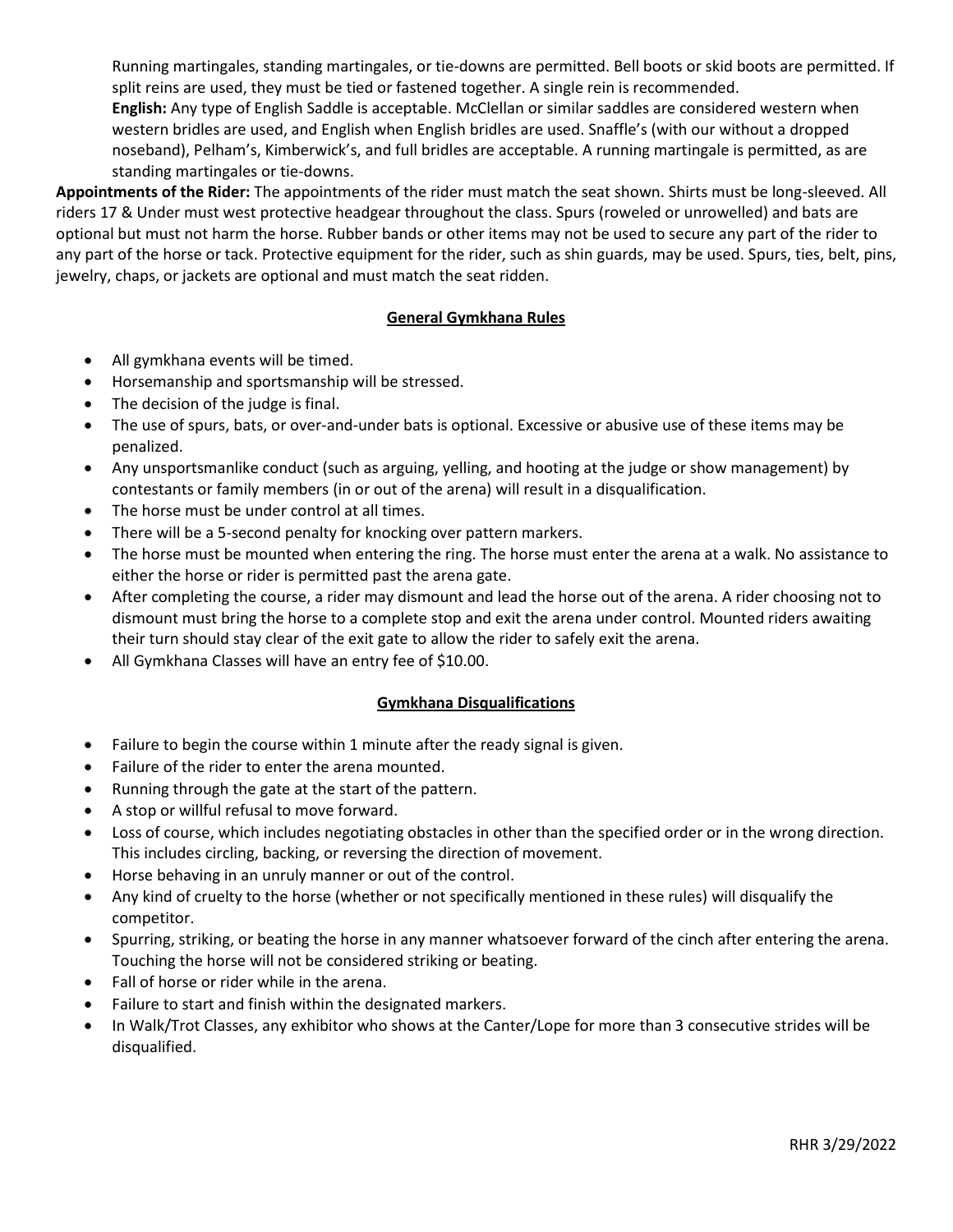## **Timing Procedure**

- Electric timers are preferred over stopwatches. If an electric timer is used, at least one official should take the time using a stopwatch in case the electric timer fails. All stopwatches must be calibrated to at least one-tenth of a second.
- The Start/Finish timing line must be a minimum of 30 feet from the end of the arena.
- The timing line must be visibly marked in the arena.

## **Cloverleaf Barrel Race**

- Barrels should be the size of a 55-gallon drum, with no sharp edges. Protective devices around steel barrel tops are required.
- The size of the pattern should be 105 feet (35 yards) between barrels 1 and 2, 120 feet (40 yards) between barrels 2 and 3, 120 feet (40 yards) between barrels 1 and 3, and 75 feet (25 yards) from the timer to the first barrel. The course must be measured exactly. If the course is too large for the available space, each measurement of the pattern should be reduced 15 feet (3 yards) from the fence. If the course specified in this rulebook is too big for the available space, the distance from barrel 3 to the finish line needs to be reduced 1 foot at a time, as long as there is enough room for the horse to stop safely.
- Riders have the option of riding Course A or Course B.
	- o Course A The entry must cross the timing line, circle barrel 1 clockwise, circle barrel 2 counterclockwise, circle barrel 3 counterclockwise, and run between barrels 2 and 3 to cross the timing line.
	- $\circ$  Course B the entry must cross the timing line, circle barrel 2 counterclockwise, circle barrel 1 clockwise, circle barrel 3 counterclockwise, and run between barrels 2 and 3 to cross the timing line.
- A 5-second penalty will be assessed for each barrel knocked down.

### **Flag Race**

- The course is setup in the same manner as in the Cloverleaf Barrel Race. Two 5-gallon buckets filled with approximately 4 inches of sand should be placed on the centers of the  $1<sup>st</sup>$  and  $3<sup>rd</sup>$  barrels. The length of the flag sticks should be 12 inches to 16 inches above the edge of the bucket. Wooden doweling ¾" in diameter, or other round suitable material, should be used for the flag.
- The rider will pick-up a flat at 1, ride behind 2, and place the flag in the bucket at barrel 3.
- Riders have the option of riding Course A or Course B.
	- $\circ$  Course A The entry will cross the starting line and begin following the pattern to the left.
	- $\circ$  Course B The entry will cross the starting line and begin following the pattern to the right.
- Disqualifications:
	- o Failing to pick up the flag on the first pass.
	- o Failing to place the flag in the bucket on the first pass.
	- o Hitting any part of the horse with the flag or stick.
	- o Dropping the flag.
	- $\circ$  Knocking over any of the barrels or knocking the bucket off, or over, on the barrel.
	- $\circ$  Dropping the flag into the bucket with the flag end facing down.
- Walk/Trot Flag Race will be the same as the regular class, just exhibited at the trot.

### **Down & Back**

• One plastic 55-gallon barrel will be placed at a minimum of 25' off the furthest rail from the start/finish line, which will be designated with two markers 40' apart.